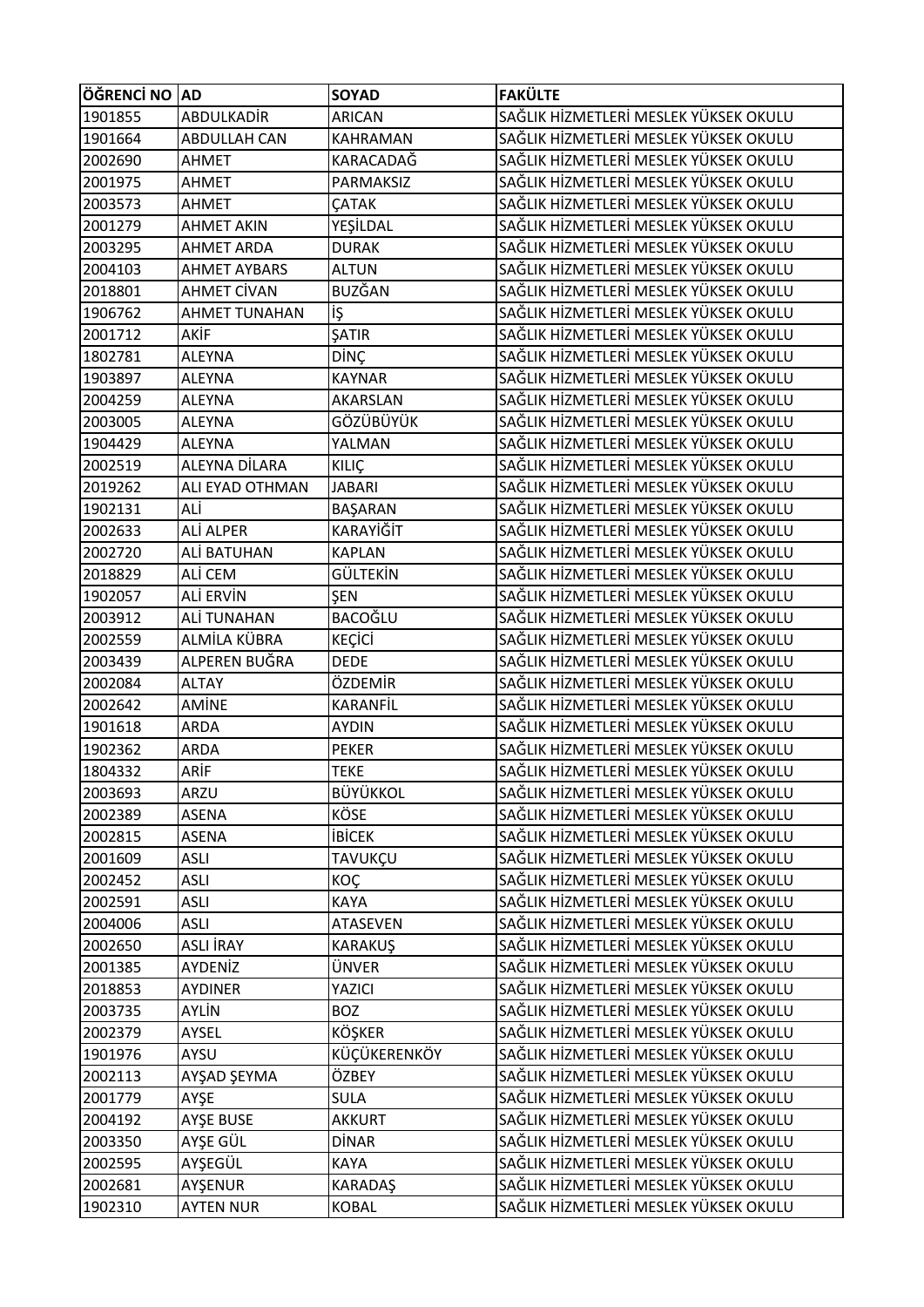| 1901746 | <b>BAHADIR</b>      | <b>BEKCAN</b>   | SAĞLIK HİZMETLERİ MESLEK YÜKSEK OKULU |
|---------|---------------------|-----------------|---------------------------------------|
| 1903078 | <b>BAHAR İKRA</b>   | PALA            | SAĞLIK HİZMETLERİ MESLEK YÜKSEK OKULU |
| 2003044 | <b>BANU AYCAN</b>   | <b>GÖFER</b>    | SAĞLIK HİZMETLERİ MESLEK YÜKSEK OKULU |
| 2003181 | <b>BARAN</b>        | <b>ERGUN</b>    | SAĞLIK HİZMETLERİ MESLEK YÜKSEK OKULU |
| 1901689 | <b>BARAN</b>        | ÇAVUŞ           | SAĞLIK HİZMETLERİ MESLEK YÜKSEK OKULU |
| 2002097 | <b>BAŞAK</b>        | ÖZÇAPA          | SAĞLIK HİZMETLERİ MESLEK YÜKSEK OKULU |
| 2001659 | <b>BEGÜM</b>        | <b>TABAK</b>    | SAĞLIK HİZMETLERİ MESLEK YÜKSEK OKULU |
| 2003316 | <b>BEGÜMNUR</b>     | <b>DOĞRUSÖZ</b> | SAĞLIK HİZMETLERİ MESLEK YÜKSEK OKULU |
| 2002260 | <b>BENGISU</b>      | <b>MERT</b>     | SAĞLIK HİZMETLERİ MESLEK YÜKSEK OKULU |
| 2003300 | <b>BENGÜ</b>        | <b>DUMAN</b>    | SAĞLIK HİZMETLERİ MESLEK YÜKSEK OKULU |
| 1606350 | <b>BERAT KAAN</b>   | ÖZÖNDER         | SAĞLIK HİZMETLERİ MESLEK YÜKSEK OKULU |
| 1904031 | <b>BERDAN GÜNEY</b> | NAMOĞLU         | SAĞLIK HİZMETLERİ MESLEK YÜKSEK OKULU |
| 2004084 | <b>BERFIN</b>       | ARABACI         | SAĞLIK HİZMETLERİ MESLEK YÜKSEK OKULU |
| 2001456 | <b>BERK</b>         | UĞURLU          | SAĞLIK HİZMETLERİ MESLEK YÜKSEK OKULU |
| 2003873 | <b>BERKAN</b>       | <b>BALTACI</b>  | SAĞLIK HİZMETLERİ MESLEK YÜKSEK OKULU |
| 2003261 | <b>BERKAN</b>       | <b>EKİCİ</b>    | SAĞLIK HİZMETLERİ MESLEK YÜKSEK OKULU |
| 1805270 | <b>BERKAY</b>       | <b>İÇİRİKLİ</b> | SAĞLIK HİZMETLERİ MESLEK YÜKSEK OKULU |
| 1903864 | <b>BERKEHAN</b>     | PATİ            | SAĞLIK HİZMETLERİ MESLEK YÜKSEK OKULU |
| 2001260 | <b>BERKIN</b>       | <b>YILDIRIM</b> | SAĞLIK HİZMETLERİ MESLEK YÜKSEK OKULU |
| 2003518 | <b>BERNA</b>        | <b>ÇETİNER</b>  | SAĞLIK HİZMETLERİ MESLEK YÜKSEK OKULU |
| 2004208 | <b>BERRA</b>        | <b>AKIN</b>     | SAĞLIK HİZMETLERİ MESLEK YÜKSEK OKULU |
| 1906820 | <b>BERRA SUDE</b>   | YAMAN           | SAĞLIK HİZMETLERİ MESLEK YÜKSEK OKULU |
| 2001695 | <b>BERSU YASMİN</b> | ŞEN             | SAĞLIK HİZMETLERİ MESLEK YÜKSEK OKULU |
| 2001615 | <b>BETÜL</b>        | TAŞTAN          | SAĞLIK HİZMETLERİ MESLEK YÜKSEK OKULU |
| 2003769 | <b>BETÜL</b>        | <b>BİLLİK</b>   | SAĞLIK HİZMETLERİ MESLEK YÜKSEK OKULU |
| 2003939 | <b>BETÜL</b>        | <b>AYDOR</b>    | SAĞLIK HİZMETLERİ MESLEK YÜKSEK OKULU |
| 2018836 | <b>BETÜL</b>        | GÜNEŞ           | SAĞLIK HİZMETLERİ MESLEK YÜKSEK OKULU |
| 1904087 | <b>BEYZA</b>        | <b>CEPNI</b>    | SAĞLIK HİZMETLERİ MESLEK YÜKSEK OKULU |
| 2002080 | <b>BEYZA</b>        | ÖZDEMİR         | SAĞLIK HİZMETLERİ MESLEK YÜKSEK OKULU |
| 2003570 | <b>BEYZA NUR</b>    | <b>ÇAVDAR</b>   | SAĞLIK HİZMETLERİ MESLEK YÜKSEK OKULU |
| 2001390 | <b>BEYZANUR</b>     | ÜNLÜ            | SAĞLIK HİZMETLERİ MESLEK YÜKSEK OKULU |
| 2002597 | <b>BEYZANUR</b>     | <b>KAYA</b>     | SAĞLIK HİZMETLERİ MESLEK YÜKSEK OKULU |
| 2003909 | <b>BİLGESU</b>      | <b>BAĞÇE</b>    | SAĞLIK HİZMETLERİ MESLEK YÜKSEK OKULU |
| 1902800 | <b>BORAN</b>        | <b>BOZTEPE</b>  | SAĞLIK HİZMETLERİ MESLEK YÜKSEK OKULU |
| 2002516 | <b>BURAK</b>        | <b>KILIÇ</b>    | SAĞLIK HİZMETLERİ MESLEK YÜKSEK OKULU |
| 2003233 | <b>BURAK</b>        | <b>ENGIN</b>    | SAĞLIK HİZMETLERİ MESLEK YÜKSEK OKULU |
| 2004136 | <b>BURAK</b>        | <b>ALP</b>      | SAĞLIK HİZMETLERİ MESLEK YÜKSEK OKULU |
| 2002721 | <b>BURCU</b>        | <b>KAPLAN</b>   | SAĞLIK HİZMETLERİ MESLEK YÜKSEK OKULU |
| 2003132 | <b>BURCU</b>        | ERULAŞ          | SAĞLIK HİZMETLERİ MESLEK YÜKSEK OKULU |
| 2004163 | <b>BURCU</b>        | AKYILDIZ        | SAĞLIK HİZMETLERİ MESLEK YÜKSEK OKULU |
| 1806842 | <b>BUSE</b>         | <b>AKTAR</b>    | SAĞLIK HİZMETLERİ MESLEK YÜKSEK OKULU |
| 2001235 | <b>BUSE</b>         | YILDIZ          | SAĞLIK HİZMETLERİ MESLEK YÜKSEK OKULU |
| 2001744 | <b>BUSE</b>         | ŞAHİN           | SAĞLIK HİZMETLERİ MESLEK YÜKSEK OKULU |
| 2002185 | <b>BUSE</b>         | <b>OHTAMIŞ</b>  | SAĞLIK HİZMETLERİ MESLEK YÜKSEK OKULU |
| 2002537 | <b>BUSE</b>         | <b>KESKİN</b>   | SAĞLIK HİZMETLERİ MESLEK YÜKSEK OKULU |
| 2002856 | <b>BUSE</b>         | HANÇERLİOĞLU    | SAĞLIK HİZMETLERİ MESLEK YÜKSEK OKULU |
| 2002974 | <b>BUSE BERFIN</b>  | GÜLER           | SAĞLIK HİZMETLERİ MESLEK YÜKSEK OKULU |
| 2004172 | <b>BUSE NAİME</b>   | AKSU            | SAĞLIK HİZMETLERİ MESLEK YÜKSEK OKULU |
| 2003412 | <b>BUSE NUR</b>     | <b>DEMIR</b>    | SAĞLIK HİZMETLERİ MESLEK YÜKSEK OKULU |
| 1906807 | <b>BUSENUR</b>      | TÜRKELİ         | SAĞLIK HİZMETLERİ MESLEK YÜKSEK OKULU |
| 1906796 | BÜŞRA               | <b>AYCAN</b>    | SAĞLIK HİZMETLERİ MESLEK YÜKSEK OKULU |
| 2001188 | BÜŞRA               | YILMAZ          | SAĞLIK HİZMETLERİ MESLEK YÜKSEK OKULU |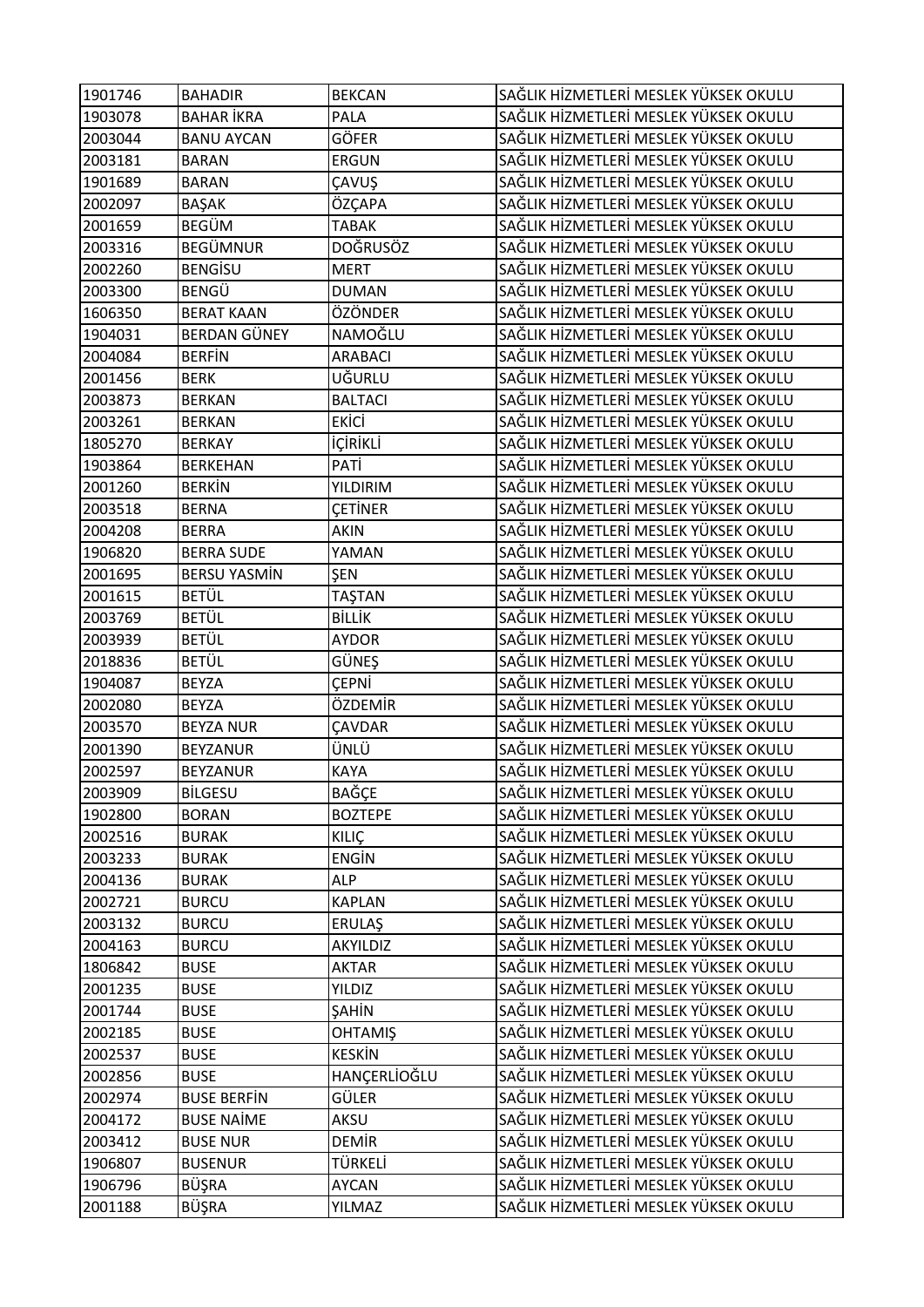| 2003394 | <b>BÜŞRA</b>        | <b>DEMIRCI</b>       | SAĞLIK HİZMETLERİ MESLEK YÜKSEK OKULU |
|---------|---------------------|----------------------|---------------------------------------|
| 2003704 | <b>BÜŞRA</b>        | <b>BUZKIR</b>        | SAĞLIK HİZMETLERİ MESLEK YÜKSEK OKULU |
| 2018812 | <b>BÜŞRA</b>        | OKULU                | SAĞLIK HİZMETLERİ MESLEK YÜKSEK OKULU |
| 1904609 | CANSEL              | ҮІКІТ                | SAĞLIK HİZMETLERİ MESLEK YÜKSEK OKULU |
| 2002017 | CANSU               | ÖZTEKNECİ            | SAĞLIK HİZMETLERİ MESLEK YÜKSEK OKULU |
| 2002821 | CANSU               | <b>IŞIK</b>          | SAĞLIK HİZMETLERİ MESLEK YÜKSEK OKULU |
| 2003465 | CANSU               | ÇOLAK                | SAĞLIK HİZMETLERİ MESLEK YÜKSEK OKULU |
| 2002962 | CANSU               | GÜLPAK               | SAĞLIK HİZMETLERİ MESLEK YÜKSEK OKULU |
| 2002009 | <b>CENGİZ EMRE</b>  | ÖZTÜRK               | SAĞLIK HİZMETLERİ MESLEK YÜKSEK OKULU |
| 1902572 | <b>CEREN</b>        | YILMAZ               | SAĞLIK HİZMETLERİ MESLEK YÜKSEK OKULU |
| 2002194 | <b>CEREN</b>        | OĞUL                 | SAĞLIK HİZMETLERİ MESLEK YÜKSEK OKULU |
| 1902343 | <b>CEREN</b>        | ARSLAN               | SAĞLIK HİZMETLERİ MESLEK YÜKSEK OKULU |
| 2001611 | <b>CEYDA</b>        | TAVŞAN               | SAĞLIK HİZMETLERİ MESLEK YÜKSEK OKULU |
| 1902049 | <b>CEYDA</b>        | YAMUR                | SAĞLIK HİZMETLERİ MESLEK YÜKSEK OKULU |
| 2001219 | <b>CEYDA</b>        | YILMAZ               | SAĞLIK HİZMETLERİ MESLEK YÜKSEK OKULU |
| 2002538 | <b>CEYDA</b>        | <b>KESKİN</b>        | SAĞLIK HİZMETLERİ MESLEK YÜKSEK OKULU |
| 2018789 | <b>CEYDA</b>        | EPÇİM                | SAĞLIK HİZMETLERİ MESLEK YÜKSEK OKULU |
| 2001533 | <b>CEYDA MERVE</b>  | TOSUNOĞLU            | SAĞLIK HİZMETLERİ MESLEK YÜKSEK OKULU |
| 2020959 | <b>CEYDANUR</b>     | BAYRAKOĞLU           | SAĞLIK HİZMETLERİ MESLEK YÜKSEK OKULU |
| 2004100 | CEYDANUR            | <b>ALTUNEL</b>       | SAĞLIK HİZMETLERİ MESLEK YÜKSEK OKULU |
| 2003372 | ÇAĞLA               | <b>DENİZ AKPINAR</b> | SAĞLIK HİZMETLERİ MESLEK YÜKSEK OKULU |
| 2018859 | <b>DAMLA</b>        | <b>KAYA</b>          | SAĞLIK HİZMETLERİ MESLEK YÜKSEK OKULU |
| 2002914 | DAMLA YAĞMUR        | GÜNGÖR               | SAĞLIK HİZMETLERİ MESLEK YÜKSEK OKULU |
| 2003958 | <b>DENİZ</b>        | <b>AYDIN</b>         | SAĞLIK HİZMETLERİ MESLEK YÜKSEK OKULU |
| 2018821 | <b>DENIZ</b>        | ERYILMAZ             | SAĞLIK HİZMETLERİ MESLEK YÜKSEK OKULU |
| 1902695 | <b>DENIZ FERIDE</b> | <b>ESİNDUY</b>       | SAĞLIK HİZMETLERİ MESLEK YÜKSEK OKULU |
| 1903561 | DİLA PAPATYA        | ÖĞÜNÇ                | SAĞLIK HİZMETLERİ MESLEK YÜKSEK OKULU |
| 2018774 | <b>DİLAN</b>        | TANRIKULU            | SAĞLIK HİZMETLERİ MESLEK YÜKSEK OKULU |
| 2001655 | <b>DİLARA</b>       | <b>TAHMAZ</b>        | SAĞLIK HİZMETLERİ MESLEK YÜKSEK OKULU |
| 2002008 | <b>DİLARA</b>       | ÖZTÜRK               | SAĞLIK HİZMETLERİ MESLEK YÜKSEK OKULU |
| 2002083 | <b>DİLARA</b>       | ÖZDEMİR              | SAĞLIK HİZMETLERİ MESLEK YÜKSEK OKULU |
| 2004075 | <b>DİLARA</b>       | ARĞUN                | SAĞLIK HİZMETLERİ MESLEK YÜKSEK OKULU |
| 2001476 | <b>DİLARA</b>       | TÜRKŞAD              | SAĞLIK HİZMETLERİ MESLEK YÜKSEK OKULU |
| 2001163 | DİLAY ÖYKÜ          | <b>YURT</b>          | SAĞLIK HİZMETLERİ MESLEK YÜKSEK OKULU |
| 2002479 | <b>DİLEK</b>        | KIZILKAYA            | SAĞLIK HİZMETLERİ MESLEK YÜKSEK OKULU |
| 2018906 | <b>DİLEK</b>        | UZUN                 | SAĞLIK HİZMETLERİ MESLEK YÜKSEK OKULU |
| 2002779 | <b>DOĞA</b>         | <b>IRTEN</b>         | SAĞLIK HİZMETLERİ MESLEK YÜKSEK OKULU |
| 1901828 | <b>DOĞAN</b>        | AYDEMİR              | SAĞLIK HİZMETLERİ MESLEK YÜKSEK OKULU |
| 1902545 | <b>DOĞAN</b>        | GÜNEŞ                | SAĞLIK HİZMETLERİ MESLEK YÜKSEK OKULU |
| 2002410 | <b>DOĞAN</b>        | <b>KOŞAK</b>         | SAĞLIK HİZMETLERİ MESLEK YÜKSEK OKULU |
| 2003229 | <b>DUYGU</b>        | ER                   | SAĞLIK HİZMETLERİ MESLEK YÜKSEK OKULU |
| 2002803 | <b>DUYGU</b>        | <b>İLİKHAN</b>       | SAĞLIK HİZMETLERİ MESLEK YÜKSEK OKULU |
| 2002444 | <b>EBRAR</b>        | KOÇAK                | SAĞLIK HİZMETLERİ MESLEK YÜKSEK OKULU |
| 2004102 | EBRAR               | <b>ALTUN</b>         | SAĞLIK HİZMETLERİ MESLEK YÜKSEK OKULU |
| 2001228 | EBRAR               | <b>YILDIZ</b>        | SAĞLIK HİZMETLERİ MESLEK YÜKSEK OKULU |
| 1902300 | EBRAR               | ÖZTÜRK               | SAĞLIK HİZMETLERİ MESLEK YÜKSEK OKULU |
| 2001134 | EBRU                | ZEKİ                 | SAĞLIK HİZMETLERİ MESLEK YÜKSEK OKULU |
| 1903852 | EBRU                | ZENGİN               | SAĞLIK HİZMETLERİ MESLEK YÜKSEK OKULU |
| 2002697 | <b>ECRIN</b>        | KARABULUT            | SAĞLIK HİZMETLERİ MESLEK YÜKSEK OKULU |
| 2002489 | <b>EDA</b>          | <b>KISA</b>          | SAĞLIK HİZMETLERİ MESLEK YÜKSEK OKULU |
| 2002575 | <b>EDA</b>          | KAYAOĞLU             | SAĞLIK HİZMETLERİ MESLEK YÜKSEK OKULU |
| 2004109 | <b>EDA NUR</b>      | <b>ALTIOK</b>        | SAĞLIK HİZMETLERİ MESLEK YÜKSEK OKULU |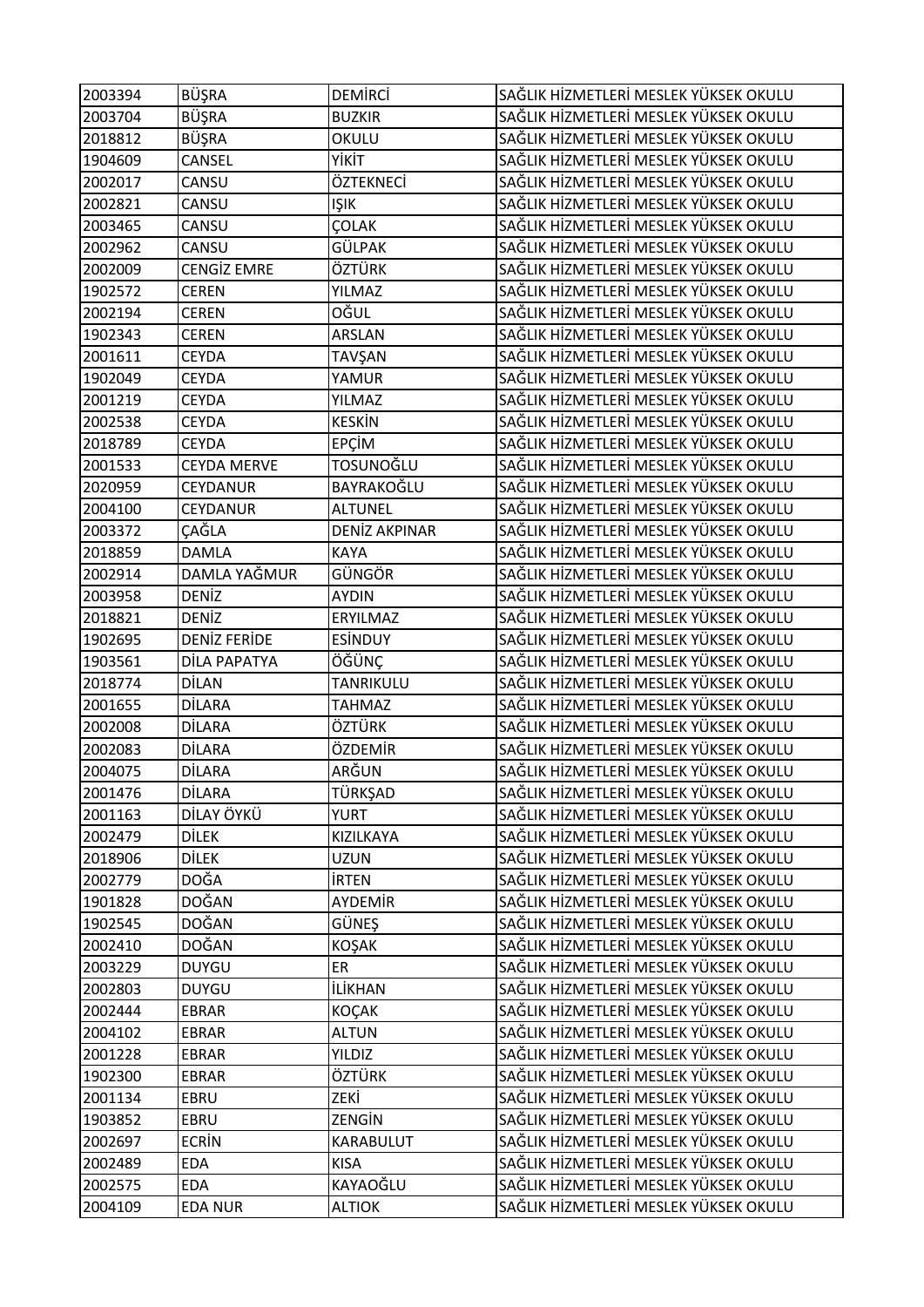| 2001735 | <b>EDANUR</b>               | <b>SAHİN</b>          | SAĞLIK HİZMETLERİ MESLEK YÜKSEK OKULU |
|---------|-----------------------------|-----------------------|---------------------------------------|
| 2003388 | <b>EFE</b>                  | DEMIRELLI             | SAĞLIK HİZMETLERİ MESLEK YÜKSEK OKULU |
| 2002816 | <b>ELİF</b>                 | <b>İBAR</b>           | SAĞLIK HİZMETLERİ MESLEK YÜKSEK OKULU |
| 2003389 | ELİF                        | DEMIREL               | SAĞLIK HİZMETLERİ MESLEK YÜKSEK OKULU |
| 2003643 | ELİF                        | GÖKÇE                 | SAĞLIK HİZMETLERİ MESLEK YÜKSEK OKULU |
| 2003763 | ELİF                        | <b>BIRER</b>          | SAĞLIK HİZMETLERİ MESLEK YÜKSEK OKULU |
| 2001588 | ELİF                        | TERDİ                 | SAĞLIK HİZMETLERİ MESLEK YÜKSEK OKULU |
| 2002947 | <b>ELİF</b>                 | GÜMÜŞ                 | SAĞLIK HİZMETLERİ MESLEK YÜKSEK OKULU |
| 2002208 | ELİF HİLAL                  | NUHOĞLU               | SAĞLIK HİZMETLERİ MESLEK YÜKSEK OKULU |
| 2003016 | <b>ELİF NUR</b>             | GÖNÜL                 | SAĞLIK HİZMETLERİ MESLEK YÜKSEK OKULU |
| 2001844 | ELIF SUDE                   | <b>SERIN</b>          | SAĞLIK HİZMETLERİ MESLEK YÜKSEK OKULU |
| 2003058 | <b>ELIFNUR</b>              | <b>GEZENSOY</b>       | SAĞLIK HİZMETLERİ MESLEK YÜKSEK OKULU |
| 2018833 | <b>ELIFNUR</b>              | TARLA                 | SAĞLIK HİZMETLERİ MESLEK YÜKSEK OKULU |
| 2002156 | <b>EMEK MERT</b>            | ÖÇAL                  | SAĞLIK HİZMETLERİ MESLEK YÜKSEK OKULU |
| 2002231 | <b>EMİNE</b>                | MUTLU                 | SAĞLIK HİZMETLERİ MESLEK YÜKSEK OKULU |
| 2001907 | <b>EMINE</b>                | SARAYLI               | SAĞLIK HİZMETLERİ MESLEK YÜKSEK OKULU |
| 2002144 | <b>EMİNE İKRA</b>           | ÖNCÜER                | SAĞLIK HİZMETLERİ MESLEK YÜKSEK OKULU |
| 2003090 | <b>EMINE NUR</b>            | <b>GALAFAT</b>        | SAĞLIK HİZMETLERİ MESLEK YÜKSEK OKULU |
| 2002012 | <b>EMINE SUDE</b>           | ÖZTÜRK                | SAĞLIK HİZMETLERİ MESLEK YÜKSEK OKULU |
| 1906768 | EMİR                        | AKYOL                 | SAĞLIK HİZMETLERİ MESLEK YÜKSEK OKULU |
| 2003796 | EMİR                        | <b>BEŞİKÇİ</b>        | SAĞLIK HİZMETLERİ MESLEK YÜKSEK OKULU |
| 2018879 | EMİR                        | <b>MIDIK</b>          | SAĞLIK HİZMETLERİ MESLEK YÜKSEK OKULU |
| 2002090 | <b>EMIR CAN</b>             | ÖZDEM                 | SAĞLIK HİZMETLERİ MESLEK YÜKSEK OKULU |
| 2003180 | EMIR ERAY                   | ERGÜL                 | SAĞLIK HİZMETLERİ MESLEK YÜKSEK OKULU |
| 2002719 | <b>EMİR HAN</b>             | KAPOĞLU               | SAĞLIK HİZMETLERİ MESLEK YÜKSEK OKULU |
| 1906831 | <b>EMIR SELIM</b>           | <b>KANATCI</b>        | SAĞLIK HİZMETLERİ MESLEK YÜKSEK OKULU |
| 2001874 | <b>EMIR YASIN</b>           | SAYLAK                | SAĞLIK HİZMETLERİ MESLEK YÜKSEK OKULU |
| 2001372 | <b>EMIRHAN</b>              | VATANSEVER            | SAĞLIK HİZMETLERİ MESLEK YÜKSEK OKULU |
| 2001825 | <b>EMİRHAN</b>              | <b>SEZER</b>          | SAĞLIK HİZMETLERİ MESLEK YÜKSEK OKULU |
| 2002661 | <b>EMİRHAN</b>              | <b>KARAHAN</b>        | SAĞLIK HİZMETLERİ MESLEK YÜKSEK OKULU |
| 2001813 | <b>EMIRHAN</b>              | SOLAK                 | SAĞLIK HİZMETLERİ MESLEK YÜKSEK OKULU |
| 2003069 | <b>EMRE</b>                 | <b>GENÇ</b>           | SAĞLIK HİZMETLERİ MESLEK YÜKSEK OKULU |
| 2001264 | <b>ENES</b>                 | <b>YILDIRIM</b>       | SAĞLIK HİZMETLERİ MESLEK YÜKSEK OKULU |
| 1902510 | <b>ENES MUHAMMED</b>        | ÖZTÜRK                | SAĞLIK HİZMETLERİ MESLEK YÜKSEK OKULU |
| 1904503 | <b>ENEZ MALİK</b>           | KOÇDEMİR              | SAĞLIK HİZMETLERİ MESLEK YÜKSEK OKULU |
| 2004276 | <b>EREN</b>                 | ADEMOĞLU              | SAĞLIK HİZMETLERİ MESLEK YÜKSEK OKULU |
| 2002222 | <b>ERTAN ERKUT</b>          | <b>NAL</b>            | SAĞLIK HİZMETLERİ MESLEK YÜKSEK OKULU |
| 2003792 | ERTUĞRUL GAZİ               | <b>BEYHAN</b>         | SAĞLIK HİZMETLERİ MESLEK YÜKSEK OKULU |
| 2018785 | ESLEM                       | YOLAL                 | SAĞLIK HİZMETLERİ MESLEK YÜKSEK OKULU |
| 2003416 | <b>ESMA</b>                 | <b>DEMIR</b>          | SAĞLIK HİZMETLERİ MESLEK YÜKSEK OKULU |
| 2003892 | <b>ESMA NUR</b>             | <b>BAL</b>            | SAĞLIK HİZMETLERİ MESLEK YÜKSEK OKULU |
| 2001334 | <b>ESRA</b>                 | YAPA                  | SAĞLIK HİZMETLERİ MESLEK YÜKSEK OKULU |
| 2002103 | <b>ESRA</b>                 | ÖZCAN                 | SAĞLIK HİZMETLERİ MESLEK YÜKSEK OKULU |
| 2003338 | <b>ESRA</b>                 | <b>DİZDAR</b>         | SAĞLIK HİZMETLERİ MESLEK YÜKSEK OKULU |
|         |                             |                       | SAĞLIK HİZMETLERİ MESLEK YÜKSEK OKULU |
| 1803531 | <b>ESRA</b>                 | ÖKTÜLMÜŞ              | SAĞLIK HİZMETLERİ MESLEK YÜKSEK OKULU |
| 2002618 | <b>ESRA CAN</b>             | <b>KAVAK</b><br>TÜZEN | SAĞLIK HİZMETLERİ MESLEK YÜKSEK OKULU |
| 1904301 | ESRA DİLARA                 | GÜNEY                 | SAĞLIK HİZMETLERİ MESLEK YÜKSEK OKULU |
| 2002921 | <b>ESRA MAKBULE</b><br>EZGİ |                       | SAĞLIK HİZMETLERİ MESLEK YÜKSEK OKULU |
| 2002251 | EZGİ                        | <b>METE</b>           | SAĞLIK HİZMETLERİ MESLEK YÜKSEK OKULU |
| 2003710 |                             | <b>BULUT</b>          |                                       |
| 1904421 | EZGİ                        | SARISOY               | SAĞLIK HİZMETLERİ MESLEK YÜKSEK OKULU |
| 1904061 | <b>EZGİ NUR</b>             | YAVUZ                 | SAĞLIK HİZMETLERİ MESLEK YÜKSEK OKULU |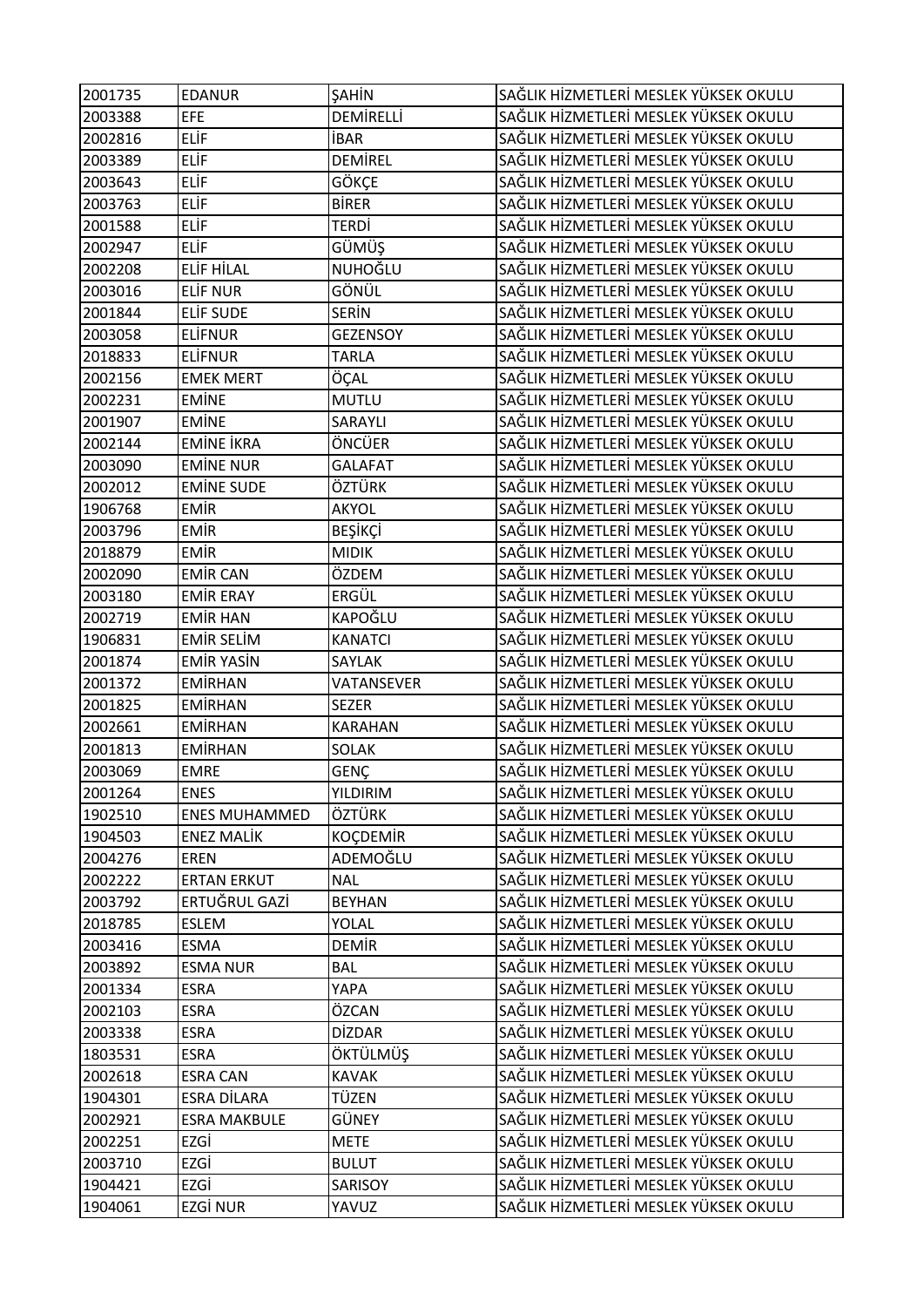| 1904171 | <b>FARUK</b>        | DEMIRHAN         | SAĞLIK HİZMETLERİ MESLEK YÜKSEK OKULU |
|---------|---------------------|------------------|---------------------------------------|
| 2002094 | <b>FARUK</b>        | ÖZÇITAK          | SAĞLIK HİZMETLERİ MESLEK YÜKSEK OKULU |
| 2001529 | <b>FATIH</b>        | <b>TOYRAN</b>    | SAĞLIK HİZMETLERİ MESLEK YÜKSEK OKULU |
| 1901988 | FATMA BETÜL         | KALABALIK        | SAĞLIK HİZMETLERİ MESLEK YÜKSEK OKULU |
| 2003018 | <b>FATMA NUR</b>    | GÖL              | SAĞLIK HİZMETLERİ MESLEK YÜKSEK OKULU |
| 1903291 | <b>FATMANUR</b>     | <b>KAYA</b>      | SAĞLIK HİZMETLERİ MESLEK YÜKSEK OKULU |
| 2001232 | <b>FERHAN</b>       | <b>YILDIZ</b>    | SAĞLIK HİZMETLERİ MESLEK YÜKSEK OKULU |
| 2003624 | <b>FERIT</b>        | ÇAĞALA           | SAĞLIK HİZMETLERİ MESLEK YÜKSEK OKULU |
| 1806202 | <b>FETHIYE</b>      | <b>i</b> BİŞ     | SAĞLIK HİZMETLERİ MESLEK YÜKSEK OKULU |
| 2004137 | <b>FEYZA</b>        | <b>ALP</b>       | SAĞLIK HİZMETLERİ MESLEK YÜKSEK OKULU |
| 2003667 | <b>FEYZANUR</b>     | <b>CANTÜRK</b>   | SAĞLIK HİZMETLERİ MESLEK YÜKSEK OKULU |
| 1610247 | <b>FIRAT</b>        | <b>POLAT</b>     | SAĞLIK HİZMETLERİ MESLEK YÜKSEK OKULU |
| 2018813 | <b>FIRAT</b>        | AKTAŞ            | SAĞLIK HİZMETLERİ MESLEK YÜKSEK OKULU |
| 2018909 | <b>FIRAT</b>        | <b>KAYA</b>      | SAĞLIK HİZMETLERİ MESLEK YÜKSEK OKULU |
| 2002283 | <b>FİDAN</b>        | MATOĞLU          | SAĞLIK HİZMETLERİ MESLEK YÜKSEK OKULU |
| 2003123 | <b>FUNDA</b>        | <b>ESLEK</b>     | SAĞLIK HİZMETLERİ MESLEK YÜKSEK OKULU |
| 1903312 | <b>FURKAN</b>       | KIZILKAYA        | SAĞLIK HİZMETLERİ MESLEK YÜKSEK OKULU |
| 2003510 | <b>FURKAN</b>       | CETINTEZEL       | SAĞLIK HİZMETLERİ MESLEK YÜKSEK OKULU |
| 2003935 | <b>FURKAN</b>       | AYGÜN            | SAĞLIK HİZMETLERİ MESLEK YÜKSEK OKULU |
| 2018800 | <b>FURKAN</b>       | GÜLER            | SAĞLIK HİZMETLERİ MESLEK YÜKSEK OKULU |
| 2018808 | <b>FURKAN</b>       | UÇAR             | SAĞLIK HİZMETLERİ MESLEK YÜKSEK OKULU |
| 2003179 | GABRIEL             | ERGÜN            | SAĞLIK HİZMETLERİ MESLEK YÜKSEK OKULU |
| 2002570 | GAMZE               | KAYMAKÇI         | SAĞLIK HİZMETLERİ MESLEK YÜKSEK OKULU |
| 2018811 | <b>GAMZE</b>        | <b>ERBEY</b>     | SAĞLIK HİZMETLERİ MESLEK YÜKSEK OKULU |
| 2001902 | GAYE                | SARI             | SAĞLIK HİZMETLERİ MESLEK YÜKSEK OKULU |
| 2003784 | GİZEM               | <b>BİÇER</b>     | SAĞLIK HİZMETLERİ MESLEK YÜKSEK OKULU |
| 2002349 | <b>GİZEM NUR</b>    | <b>KURTARMIŞ</b> | SAĞLIK HİZMETLERİ MESLEK YÜKSEK OKULU |
| 1734400 | GÖKÇE               | ÇANAKKALELİ      | SAĞLIK HİZMETLERİ MESLEK YÜKSEK OKULU |
| 2018794 | GÖKHAN              | ŞAHİN            | SAĞLIK HİZMETLERİ MESLEK YÜKSEK OKULU |
| 2002524 | <b>GÖKHAN METE</b>  | KILIÇ            | SAĞLIK HİZMETLERİ MESLEK YÜKSEK OKULU |
| 2003028 | GÖKSU               | <b>GÖKER</b>     | SAĞLIK HİZMETLERİ MESLEK YÜKSEK OKULU |
| 2003369 | <b>GÖKTUĞ</b>       | <b>DERE</b>      | SAĞLIK HİZMETLERİ MESLEK YÜKSEK OKULU |
| 1904285 | GÖRKEM              | <b>DEMİR</b>     | SAĞLIK HİZMETLERİ MESLEK YÜKSEK OKULU |
| 1600974 | GÜLAY               | <b>YILDIRIM</b>  | SAĞLIK HİZMETLERİ MESLEK YÜKSEK OKULU |
| 2002186 | GÜLÇİN              | OĞUZHAN          | SAĞLIK HİZMETLERİ MESLEK YÜKSEK OKULU |
| 2002239 | GÜLİZAR NİSA        | MÖHÜRCÜ          | SAĞLIK HİZMETLERİ MESLEK YÜKSEK OKULU |
| 2004123 | GÜLSEREN            | <b>ALTAY</b>     | SAĞLIK HİZMETLERİ MESLEK YÜKSEK OKULU |
| 1903225 | GÜLSİMA             | GÜNDOĞAN         | SAĞLIK HİZMETLERİ MESLEK YÜKSEK OKULU |
| 1903538 | GÜLŞAH              | <b>CETINEL</b>   | SAĞLIK HİZMETLERİ MESLEK YÜKSEK OKULU |
| 1901972 | <b>GÜNER EMRE</b>   | PARİM            | SAĞLIK HİZMETLERİ MESLEK YÜKSEK OKULU |
| 2002383 | GÜRHAN              | KÖSEOĞLU         | SAĞLIK HİZMETLERİ MESLEK YÜKSEK OKULU |
| 2001537 | <b>HALE NUR</b>     | <b>TORUN</b>     | SAĞLIK HİZMETLERİ MESLEK YÜKSEK OKULU |
| 2001179 | <b>HALENUR</b>      | YİĞİT            | SAĞLIK HİZMETLERİ MESLEK YÜKSEK OKULU |
| 2003325 | <b>HANIFE YAREN</b> | <b>DOĞAN</b>     | SAĞLIK HİZMETLERİ MESLEK YÜKSEK OKULU |
| 2003826 | <b>HASAN</b>        | <b>BAYRAK</b>    | SAĞLIK HİZMETLERİ MESLEK YÜKSEK OKULU |
| 1903275 | <b>HASAN BERK</b>   | <b>KIR</b>       | SAĞLIK HİZMETLERİ MESLEK YÜKSEK OKULU |
| 2003738 | <b>HATICE IPEK</b>  | <b>BOZ</b>       | SAĞLIK HİZMETLERİ MESLEK YÜKSEK OKULU |
| 2003970 | <b>HATUN</b>        | <b>AYDIN</b>     | SAĞLIK HİZMETLERİ MESLEK YÜKSEK OKULU |
| 1904532 | <b>HEDIYE</b>       | ÖNCEL            | SAĞLIK HİZMETLERİ MESLEK YÜKSEK OKULU |
| 2003404 | HİLAL               | <b>DEMIR</b>     | SAĞLIK HİZMETLERİ MESLEK YÜKSEK OKULU |
| 2003734 | HİLAL               | <b>BOZAR</b>     | SAĞLIK HİZMETLERİ MESLEK YÜKSEK OKULU |
| 2001146 | HİLAL               | YÜKSEL           | SAĞLIK HİZMETLERİ MESLEK YÜKSEK OKULU |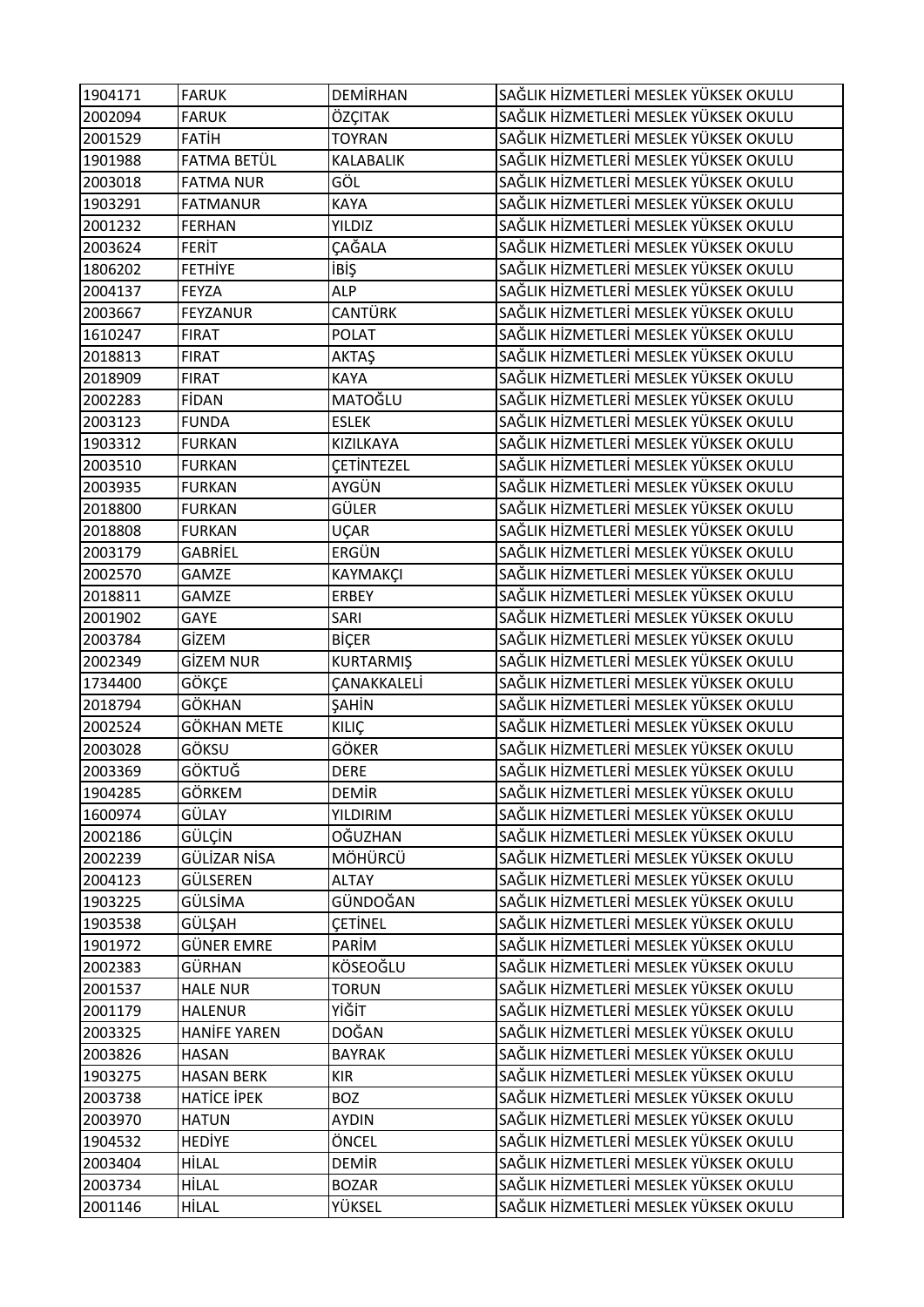| 1802613 | <b>HİLAL</b>       | <b>ÇAKMAK</b>   | SAĞLIK HİZMETLERİ MESLEK YÜKSEK OKULU |
|---------|--------------------|-----------------|---------------------------------------|
| 1901582 | <b>HURIYE</b>      | MAZLUM YURDAKUL | SAĞLIK HİZMETLERİ MESLEK YÜKSEK OKULU |
| 2001752 | <b>HÜSEYİN</b>     | ŞAHİN           | SAĞLIK HİZMETLERİ MESLEK YÜKSEK OKULU |
| 1195312 | <b>ILMIRA</b>      | DJUMANIYAZOVA   | SAĞLIK HİZMETLERİ MESLEK YÜKSEK OKULU |
| 2001665 | <b>IŞIL</b>        | ŞİŞKO           | SAĞLIK HİZMETLERİ MESLEK YÜKSEK OKULU |
| 2003681 | <b>İCLAL</b>       | CAN             | SAĞLIK HİZMETLERİ MESLEK YÜKSEK OKULU |
| 2003736 | <b>İCLAL</b>       | <b>BOZ</b>      | SAĞLIK HİZMETLERİ MESLEK YÜKSEK OKULU |
| 2002539 | <b>İKRANUR</b>     | <b>KESKİN</b>   | SAĞLIK HİZMETLERİ MESLEK YÜKSEK OKULU |
| 2001373 | <b>İLAYDA</b>      | VATANSEVER      | SAĞLIK HİZMETLERİ MESLEK YÜKSEK OKULU |
| 1903523 | <b>İLAYDA</b>      | ÖZÇOBAN         | SAĞLIK HİZMETLERİ MESLEK YÜKSEK OKULU |
| 2001384 | <b>İLAYDA</b>      | ÜNVER           | SAĞLIK HİZMETLERİ MESLEK YÜKSEK OKULU |
| 2002206 | <b>İLAYDA</b>      | <b>NURÇİN</b>   | SAĞLIK HİZMETLERİ MESLEK YÜKSEK OKULU |
| 2002275 | <b>İLAYDA</b>      | <b>MENTEŞ</b>   | SAĞLIK HİZMETLERİ MESLEK YÜKSEK OKULU |
| 2002353 | <b>İLAYDA</b>      | <b>KURT</b>     | SAĞLIK HİZMETLERİ MESLEK YÜKSEK OKULU |
| 2002736 | <b>İLAYDA</b>      | KALKAN          | SAĞLIK HİZMETLERİ MESLEK YÜKSEK OKULU |
| 2004112 | <b>İLAYDA</b>      | <b>ALTINTAŞ</b> | SAĞLIK HİZMETLERİ MESLEK YÜKSEK OKULU |
| 2003130 | <b>İLYAS BURAK</b> | <b>ESEN</b>     | SAĞLIK HİZMETLERİ MESLEK YÜKSEK OKULU |
| 2001439 | <b>INCI</b>        | <b>USLU</b>     | SAĞLIK HİZMETLERİ MESLEK YÜKSEK OKULU |
| 2001915 | <b>İREM</b>        | SARAÇ           | SAĞLIK HİZMETLERİ MESLEK YÜKSEK OKULU |
| 2002743 | <b>İREM</b>        | KALAYCI         | SAĞLIK HİZMETLERİ MESLEK YÜKSEK OKULU |
| 2003082 | <b>İREM</b>        | GEÇİM           | SAĞLIK HİZMETLERİ MESLEK YÜKSEK OKULU |
| 2003739 | <b>İREM</b>        | <b>BOZ</b>      | SAĞLIK HİZMETLERİ MESLEK YÜKSEK OKULU |
| 2003858 | <b>İREM</b>        | BAŞ             | SAĞLIK HİZMETLERİ MESLEK YÜKSEK OKULU |
| 2004117 | <b>İREM</b>        | <b>ALTIN</b>    | SAĞLIK HİZMETLERİ MESLEK YÜKSEK OKULU |
| 2018834 | <b>IREM</b>        | AKDURUK         | SAĞLIK HİZMETLERİ MESLEK YÜKSEK OKULU |
| 2002807 | <b>IREM</b>        | <b>İLGİÇ</b>    | SAĞLIK HİZMETLERİ MESLEK YÜKSEK OKULU |
| 2002659 | <b>IREM NUR</b>    | KARAKADIOĞLU    | SAĞLIK HİZMETLERİ MESLEK YÜKSEK OKULU |
| 2001341 | İREM ÖZLEM         | YAMAN           | SAĞLIK HİZMETLERİ MESLEK YÜKSEK OKULU |
| 1802960 | <b>IREMNUR</b>     | KALAYCI         | SAĞLIK HİZMETLERİ MESLEK YÜKSEK OKULU |
| 1804983 | <b>İSMAİL</b>      | SÜRÜ            | SAĞLIK HİZMETLERİ MESLEK YÜKSEK OKULU |
| 1901720 | İSMAİL AYKAN       | <b>DUMAN</b>    | SAĞLIK HİZMETLERİ MESLEK YÜKSEK OKULU |
| 2003471 | <b>İZZET MERT</b>  | <b>ÇOBAN</b>    | SAĞLIK HİZMETLERİ MESLEK YÜKSEK OKULU |
| 2004282 | <b>KAANCAN</b>     | AÇIKGÖZ         | SAĞLIK HİZMETLERİ MESLEK YÜKSEK OKULU |
| 2018850 | <b>KADER</b>       | YILMAZ          | SAĞLIK HİZMETLERİ MESLEK YÜKSEK OKULU |
| 2002696 | <b>KADIR</b>       | KARABULUT       | SAĞLIK HİZMETLERİ MESLEK YÜKSEK OKULU |
| 2003879 | <b>KADIR</b>       | <b>BALLI</b>    | SAĞLIK HİZMETLERİ MESLEK YÜKSEK OKULU |
| 1805442 | KARDELEN           | GEZGİN          | SAĞLIK HİZMETLERİ MESLEK YÜKSEK OKULU |
| 2001267 | <b>KARYA NİLSU</b> | YILDIRIM        | SAĞLIK HİZMETLERİ MESLEK YÜKSEK OKULU |
| 2001139 | KENDAL             | YÜZEN           | SAĞLIK HİZMETLERİ MESLEK YÜKSEK OKULU |
| 1313405 | <b>KEREM</b>       | <b>BÜKER</b>    | SAĞLIK HİZMETLERİ MESLEK YÜKSEK OKULU |
| 2002393 | KLODYA             | KÖSE            | SAĞLIK HİZMETLERİ MESLEK YÜKSEK OKULU |
| 2002428 | <b>KORBEN</b>      | KONUKÇU         | SAĞLIK HİZMETLERİ MESLEK YÜKSEK OKULU |
| 1903525 | <b>KUMSAL</b>      | <b>TUFAN</b>    | SAĞLIK HİZMETLERİ MESLEK YÜKSEK OKULU |
| 2001755 | <b>KÜBRA</b>       | <b>ŞAHİN</b>    | SAĞLIK HİZMETLERİ MESLEK YÜKSEK OKULU |
| 2002827 | KÜBRA              | <b>IRMAK</b>    | SAĞLIK HİZMETLERİ MESLEK YÜKSEK OKULU |
| 1906790 | <b>KÜBRA</b>       | ÇELİK           | SAĞLIK HİZMETLERİ MESLEK YÜKSEK OKULU |
| 2001928 | <b>KÜBRA</b>       | SAHA            | SAĞLIK HİZMETLERİ MESLEK YÜKSEK OKULU |
| 2003920 | <b>KÜBRA</b>       | AYTEKİN         | SAĞLIK HİZMETLERİ MESLEK YÜKSEK OKULU |
| 2018827 | KÜBRA              | <b>KARACA</b>   | SAĞLIK HİZMETLERİ MESLEK YÜKSEK OKULU |
| 2001718 | <b>KÜBRA</b>       | ŞAŞMAZ          | SAĞLIK HİZMETLERİ MESLEK YÜKSEK OKULU |
| 2001287 | LARA YAĞMUR        | YERLİ           | SAĞLIK HİZMETLERİ MESLEK YÜKSEK OKULU |
| 2003020 | MAHMUT             | <b>GÖKTAŞ</b>   | SAĞLIK HİZMETLERİ MESLEK YÜKSEK OKULU |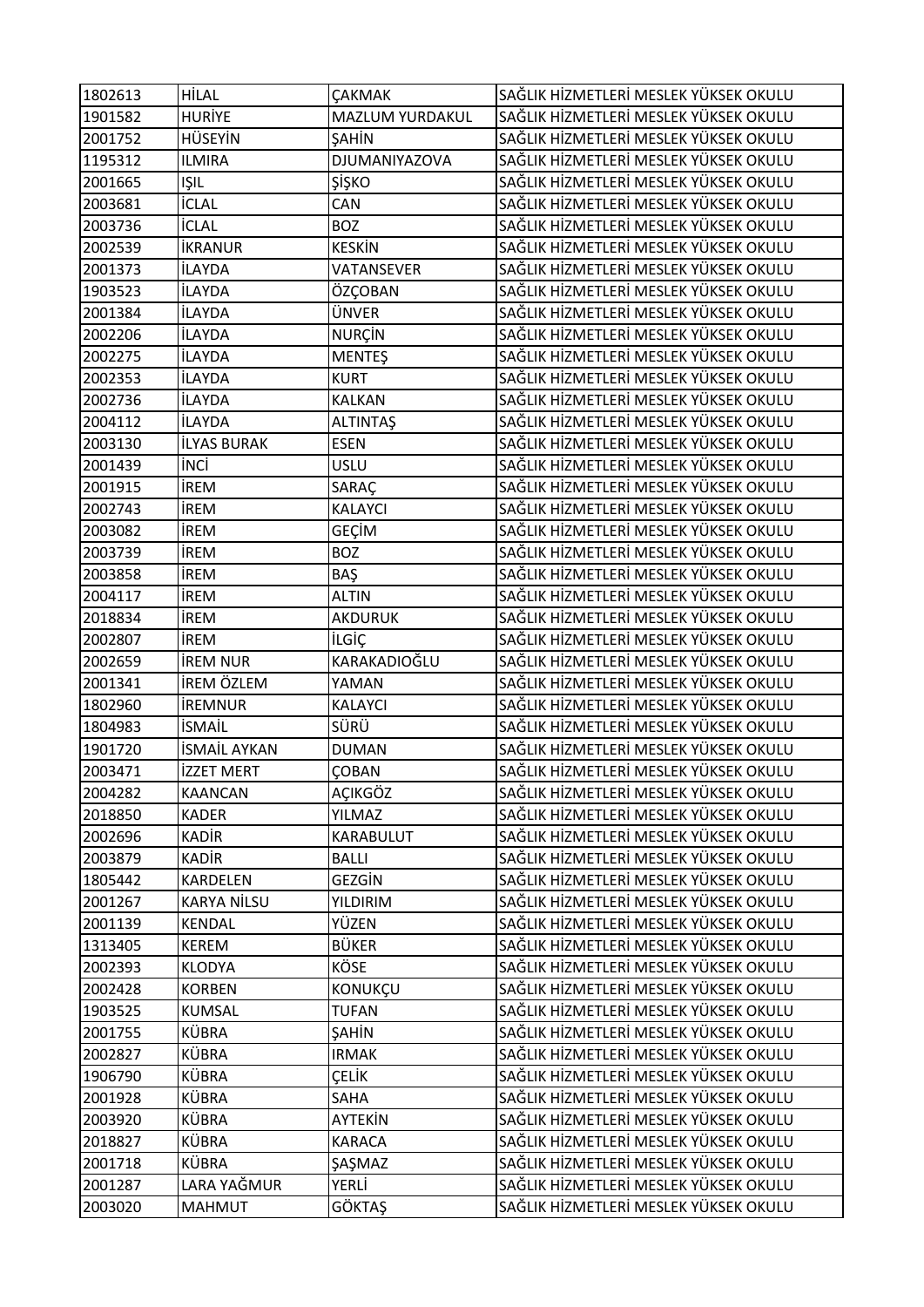| 2001423 | MAHMUT ŞAMİL        | UZUN              | SAĞLIK HİZMETLERİ MESLEK YÜKSEK OKULU |
|---------|---------------------|-------------------|---------------------------------------|
| 2002015 | <b>MEHMET</b>       | ÖZTOP             | SAĞLIK HİZMETLERİ MESLEK YÜKSEK OKULU |
| 1901562 | <b>MEHMET</b>       | BALIOĞLU          | SAĞLIK HİZMETLERİ MESLEK YÜKSEK OKULU |
| 1902326 | <b>MEHMET</b>       | <b>ASLAN</b>      | SAĞLIK HİZMETLERİ MESLEK YÜKSEK OKULU |
| 2002763 | <b>MEHMET</b>       | KAÇAKOĞLU         | SAĞLIK HİZMETLERİ MESLEK YÜKSEK OKULU |
| 1903731 | <b>MEHMET</b>       | ÇAKIR             | SAĞLIK HİZMETLERİ MESLEK YÜKSEK OKULU |
| 1804873 | <b>MEHMET BARAN</b> | <b>HAYIRCI</b>    | SAĞLIK HİZMETLERİ MESLEK YÜKSEK OKULU |
| 2001602 | MEHMET YAŞAR        | TEKİN             | SAĞLIK HİZMETLERİ MESLEK YÜKSEK OKULU |
| 2002162 | <b>MEHMET YUSUF</b> | ORTAÇ             | SAĞLIK HİZMETLERİ MESLEK YÜKSEK OKULU |
| 2001133 | <b>MEHMETCAN</b>    | ZENCİLEK          | SAĞLIK HİZMETLERİ MESLEK YÜKSEK OKULU |
| 2004038 | <b>MEHTAP</b>       | ARTUÇ             | SAĞLIK HİZMETLERİ MESLEK YÜKSEK OKULU |
| 2001242 | <b>MELEK</b>        | YILDIZ            | SAĞLIK HİZMETLERİ MESLEK YÜKSEK OKULU |
| 1903760 | MELİKE              | ÖGET              | SAĞLIK HİZMETLERİ MESLEK YÜKSEK OKULU |
| 2002427 | MELİKE              | <b>KOPAR</b>      | SAĞLIK HİZMETLERİ MESLEK YÜKSEK OKULU |
| 2004205 | MELİKE              | AKKAŞ             | SAĞLIK HİZMETLERİ MESLEK YÜKSEK OKULU |
| 2003536 | <b>MELİKE YAREN</b> | ÇELİK             | SAĞLIK HİZMETLERİ MESLEK YÜKSEK OKULU |
| 2002899 | MELİKE ZEYNEP       | GÜRCAN            | SAĞLIK HİZMETLERİ MESLEK YÜKSEK OKULU |
| 2002905 | <b>MELIS</b>        | GÜNTEPE           | SAĞLIK HİZMETLERİ MESLEK YÜKSEK OKULU |
| 2018896 | <b>MELIS</b>        | <b>TUNCAY</b>     | SAĞLIK HİZMETLERİ MESLEK YÜKSEK OKULU |
| 2001908 | <b>MELİS CEYLA</b>  | SARAYLI           | SAĞLIK HİZMETLERİ MESLEK YÜKSEK OKULU |
| 2002777 | <b>MELİSA</b>       | <b>İSMAİLOĞLU</b> | SAĞLIK HİZMETLERİ MESLEK YÜKSEK OKULU |
| 2003599 | <b>MELISA</b>       | ÇAKIROĞLU         | SAĞLIK HİZMETLERİ MESLEK YÜKSEK OKULU |
| 2003623 | <b>MELİSA YAREN</b> | ÇAĞDAGÜL          | SAĞLIK HİZMETLERİ MESLEK YÜKSEK OKULU |
| 1904623 | <b>MELISSA</b>      | <b>SERTTAŞ</b>    | SAĞLIK HİZMETLERİ MESLEK YÜKSEK OKULU |
| 2003299 | <b>MELTEM</b>       | <b>DUMANLI</b>    | SAĞLIK HİZMETLERİ MESLEK YÜKSEK OKULU |
| 2004005 | MENŞURE İLAYDA      | ATEŞ              | SAĞLIK HİZMETLERİ MESLEK YÜKSEK OKULU |
| 2002698 | <b>MERT</b>         | KARABULUT         | SAĞLIK HİZMETLERİ MESLEK YÜKSEK OKULU |
| 1902526 | <b>MERT UMUT</b>    | GÜL               | SAĞLIK HİZMETLERİ MESLEK YÜKSEK OKULU |
| 1901697 | <b>MERTCAN</b>      | GEYİK             | SAĞLIK HİZMETLERİ MESLEK YÜKSEK OKULU |
| 2004291 | <b>MERTCAN</b>      | <b>ACAR</b>       | SAĞLIK HİZMETLERİ MESLEK YÜKSEK OKULU |
| 1902283 | <b>MERVE</b>        | BAGUÇ             | SAĞLIK HİZMETLERİ MESLEK YÜKSEK OKULU |
| 2001457 | <b>MERVE</b>        | UĞURLU            | SAĞLIK HİZMETLERİ MESLEK YÜKSEK OKULU |
| 2001625 | <b>MERVE</b>        | TAŞKAFA           | SAĞLIK HİZMETLERİ MESLEK YÜKSEK OKULU |
| 2018826 | MERVE İLAYDA        | YILMAZ            | SAĞLIK HİZMETLERİ MESLEK YÜKSEK OKULU |
| 2001583 | <b>MERVE NUR</b>    | <b>TEZCAN</b>     | SAĞLIK HİZMETLERİ MESLEK YÜKSEK OKULU |
| 2001513 | <b>MERYEM</b>       | <b>TUNCER</b>     | SAĞLIK HİZMETLERİ MESLEK YÜKSEK OKULU |
| 1902796 | <b>MISRA</b>        | ALBAYRAK          | SAĞLIK HİZMETLERİ MESLEK YÜKSEK OKULU |
| 2002481 | <b>MİRAY</b>        | KIZILKAYA         | SAĞLIK HİZMETLERİ MESLEK YÜKSEK OKULU |
| 2001799 | MUHAMMED ALİ        | SOYLU             | SAĞLIK HİZMETLERİ MESLEK YÜKSEK OKULU |
| 2003580 | MUHAMMED EMİR       | ÇAMCI             | SAĞLIK HİZMETLERİ MESLEK YÜKSEK OKULU |
| 2003075 | MUHAMMET EMRE       | <b>GELINCIK</b>   | SAĞLIK HİZMETLERİ MESLEK YÜKSEK OKULU |
| 2001541 | MUHAMMET SEDAT      | <b>TORKAK</b>     | SAĞLIK HİZMETLERİ MESLEK YÜKSEK OKULU |
| 2003120 | MUHAMMET YAŞAR      | EŞGİ              | SAĞLIK HİZMETLERİ MESLEK YÜKSEK OKULU |
| 2002533 | <b>MUHARREM</b>     | <b>KESTANE</b>    | SAĞLIK HİZMETLERİ MESLEK YÜKSEK OKULU |
| 1901748 | <b>MURAT</b>        | TOP               | SAĞLIK HİZMETLERİ MESLEK YÜKSEK OKULU |
| 2001987 | <b>MURAT CAN</b>    | PAK               | SAĞLIK HİZMETLERİ MESLEK YÜKSEK OKULU |
| 2003072 | <b>MUSA</b>         | GENÇ              | SAĞLIK HİZMETLERİ MESLEK YÜKSEK OKULU |
| 2001705 | <b>MUSTAFA</b>      | ŞEN               | SAĞLIK HİZMETLERİ MESLEK YÜKSEK OKULU |
| 2001757 | <b>MUSTAFA</b>      | ŞAHİN             | SAĞLIK HİZMETLERİ MESLEK YÜKSEK OKULU |
| 2003142 | <b>MUSTAFA</b>      | ERSÖZ             | SAĞLIK HİZMETLERİ MESLEK YÜKSEK OKULU |
| 2003521 | <b>MUSTAFA</b>      | ÇETİN             | SAĞLIK HİZMETLERİ MESLEK YÜKSEK OKULU |
| 1803119 | <b>MUSTAFA</b>      | CİNALİ            | SAĞLIK HİZMETLERİ MESLEK YÜKSEK OKULU |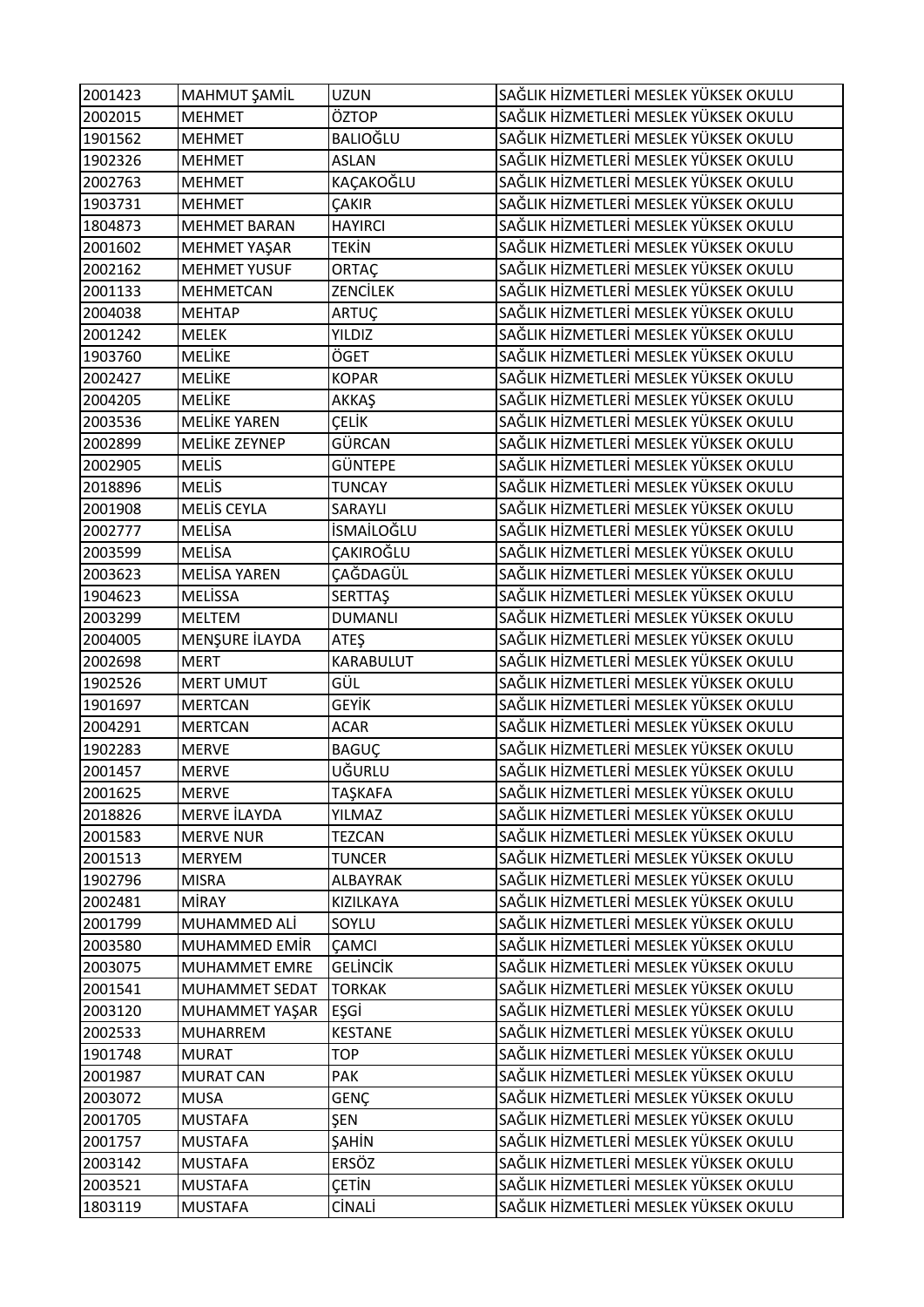| 1906830 | MUSTAFA BARIŞ     | <b>KAYIM</b>    | SAĞLIK HİZMETLERİ MESLEK YÜKSEK OKULU |
|---------|-------------------|-----------------|---------------------------------------|
| 2002674 | MÜCAHİT MERT      | KARADİL         | SAĞLIK HİZMETLERİ MESLEK YÜKSEK OKULU |
| 2002558 | <b>MÜJDE</b>      | KEFELİ          | SAĞLIK HİZMETLERİ MESLEK YÜKSEK OKULU |
| 1902323 | <b>NAGİHAN</b>    | KÜRKÇÜ          | SAĞLIK HİZMETLERİ MESLEK YÜKSEK OKULU |
| 2002005 | <b>NERGIZ</b>     | ÖZTÜRK          | SAĞLIK HİZMETLERİ MESLEK YÜKSEK OKULU |
| 2001496 | <b>NERİMAN</b>    | TÜFEKÇİ KOCABEY | SAĞLIK HİZMETLERİ MESLEK YÜKSEK OKULU |
| 1806231 | NESLİHAN          | ÖZMERT YILDIRIM | SAĞLIK HİZMETLERİ MESLEK YÜKSEK OKULU |
| 2003040 | <b>NESRİN</b>     | GÖK             | SAĞLIK HİZMETLERİ MESLEK YÜKSEK OKULU |
| 2001342 | NİLÜFER           | YAMAN           | SAĞLIK HİZMETLERİ MESLEK YÜKSEK OKULU |
| 2002199 | <b>NİSA</b>       | ODABAŞI         | SAĞLIK HİZMETLERİ MESLEK YÜKSEK OKULU |
| 2018843 | <b>NİSA NUR</b>   | CARILLI         | SAĞLIK HİZMETLERİ MESLEK YÜKSEK OKULU |
| 2002257 | <b>NISANUR</b>    | <b>METE</b>     | SAĞLIK HİZMETLERİ MESLEK YÜKSEK OKULU |
| 2001245 | <b>NURAY</b>      | <b>YILDIZ</b>   | SAĞLIK HİZMETLERİ MESLEK YÜKSEK OKULU |
| 1901938 | <b>NURAY</b>      | GÜNDOĞDU        | SAĞLIK HİZMETLERİ MESLEK YÜKSEK OKULU |
| 2003212 | NURBANU           | ERDEM           | SAĞLIK HİZMETLERİ MESLEK YÜKSEK OKULU |
| 2002866 | <b>NURDAN</b>     | HACIBEKİROĞLU   | SAĞLIK HİZMETLERİ MESLEK YÜKSEK OKULU |
| 1902632 | <b>NURSEDA</b>    | KILAVUZ         | SAĞLIK HİZMETLERİ MESLEK YÜKSEK OKULU |
| 2003497 | OĞUZ              | ÇİFCİBAŞI       | SAĞLIK HİZMETLERİ MESLEK YÜKSEK OKULU |
| 2004175 | OĞUZHAN           | AKSU            | SAĞLIK HİZMETLERİ MESLEK YÜKSEK OKULU |
| 2003423 | <b>OKAN</b>       | <b>DEMIR</b>    | SAĞLIK HİZMETLERİ MESLEK YÜKSEK OKULU |
| 1902793 | ONAT ŞAHİN        | ÖZCANLI         | SAĞLIK HİZMETLERİ MESLEK YÜKSEK OKULU |
| 2002087 | <b>ONUR CAN</b>   | ÖZDEMİR         | SAĞLIK HİZMETLERİ MESLEK YÜKSEK OKULU |
| 1903221 | <b>ONUR NAZİF</b> | AĞTAŞ           | SAĞLIK HİZMETLERİ MESLEK YÜKSEK OKULU |
| 1602468 | ONURALP           | <b>MEMİŞ</b>    | SAĞLIK HİZMETLERİ MESLEK YÜKSEK OKULU |
| 2003024 | <b>ONURCAN</b>    | GÖKÖZ           | SAĞLIK HİZMETLERİ MESLEK YÜKSEK OKULU |
| 1901548 | <b>OZAN</b>       | <b>BAŞKURT</b>  | SAĞLIK HİZMETLERİ MESLEK YÜKSEK OKULU |
| 2004161 | ÖMER              | AKYILDIZ        | SAĞLIK HİZMETLERİ MESLEK YÜKSEK OKULU |
| 2018854 | ÖZGE              | KIZMAZ          | SAĞLIK HİZMETLERİ MESLEK YÜKSEK OKULU |
| 2004237 | ÖZKAN             | AKÇİN           | SAĞLIK HİZMETLERİ MESLEK YÜKSEK OKULU |
| 2003334 | ÖZLEM YURDANUR    | DOĞAN           | SAĞLIK HİZMETLERİ MESLEK YÜKSEK OKULU |
| 2001229 | ÖZNUR             | <b>YILDIZ</b>   | SAĞLIK HİZMETLERİ MESLEK YÜKSEK OKULU |
| 2003246 | PELİN             | ELHÜSEYNİ       | SAĞLIK HİZMETLERİ MESLEK YÜKSEK OKULU |
| 1728542 | PINAR             | <b>KINIK</b>    | SAĞLIK HİZMETLERİ MESLEK YÜKSEK OKULU |
| 2002740 | RABİA             | <b>KALE</b>     | SAĞLIK HİZMETLERİ MESLEK YÜKSEK OKULU |
| 2004097 | RABİA             | <b>ALTUNOK</b>  | SAĞLIK HİZMETLERİ MESLEK YÜKSEK OKULU |
| 2018845 | RABİA             | BUĞDAYCI        | SAĞLIK HİZMETLERİ MESLEK YÜKSEK OKULU |
| 2002708 | RABİA             | <b>KARA</b>     | SAĞLIK HİZMETLERİ MESLEK YÜKSEK OKULU |
| 1804393 | RAMAZAN KÜRŞAT    | <b>UZUN</b>     | SAĞLIK HİZMETLERİ MESLEK YÜKSEK OKULU |
| 1903434 | <b>RANA</b>       | SARP            | SAĞLIK HİZMETLERİ MESLEK YÜKSEK OKULU |
| 2003113 | <b>RANA</b>       | <b>EVREN</b>    | SAĞLIK HİZMETLERİ MESLEK YÜKSEK OKULU |
| 2002515 | <b>REZZAN</b>     | KILIÇASLAN      | SAĞLIK HİZMETLERİ MESLEK YÜKSEK OKULU |
| 2001213 | RÜMEYSA           | YILMAZ          | SAĞLIK HİZMETLERİ MESLEK YÜKSEK OKULU |
| 2002022 | SACIDE CANSU      | ÖZŞİMŞİR        | SAĞLIK HİZMETLERİ MESLEK YÜKSEK OKULU |
| 2002133 | SADET             | ÖRS             | SAĞLIK HİZMETLERİ MESLEK YÜKSEK OKULU |
| 2001660 | SADİ              | <b>ŞOLPAN</b>   | SAĞLIK HİZMETLERİ MESLEK YÜKSEK OKULU |
| 2003379 | SAFİYE            | <b>DEMIRTAŞ</b> | SAĞLIK HİZMETLERİ MESLEK YÜKSEK OKULU |
| 2002422 | SAHRANUR          | <b>KORKMAZ</b>  | SAĞLIK HİZMETLERİ MESLEK YÜKSEK OKULU |
| 2001868 | SEDA NAZLI        | SEKMEÇ          | SAĞLIK HİZMETLERİ MESLEK YÜKSEK OKULU |
| 2003415 | <b>SEDA NUR</b>   | DEMİR           | SAĞLIK HİZMETLERİ MESLEK YÜKSEK OKULU |
| 1906821 | SEDANUR           | DUMLU           | SAĞLIK HİZMETLERİ MESLEK YÜKSEK OKULU |
| 2001283 | SEDANUR           | YEŞİL           | SAĞLIK HİZMETLERİ MESLEK YÜKSEK OKULU |
| 2002695 | <b>SEDEF</b>      | KARACA          | SAĞLIK HİZMETLERİ MESLEK YÜKSEK OKULU |
|         |                   |                 |                                       |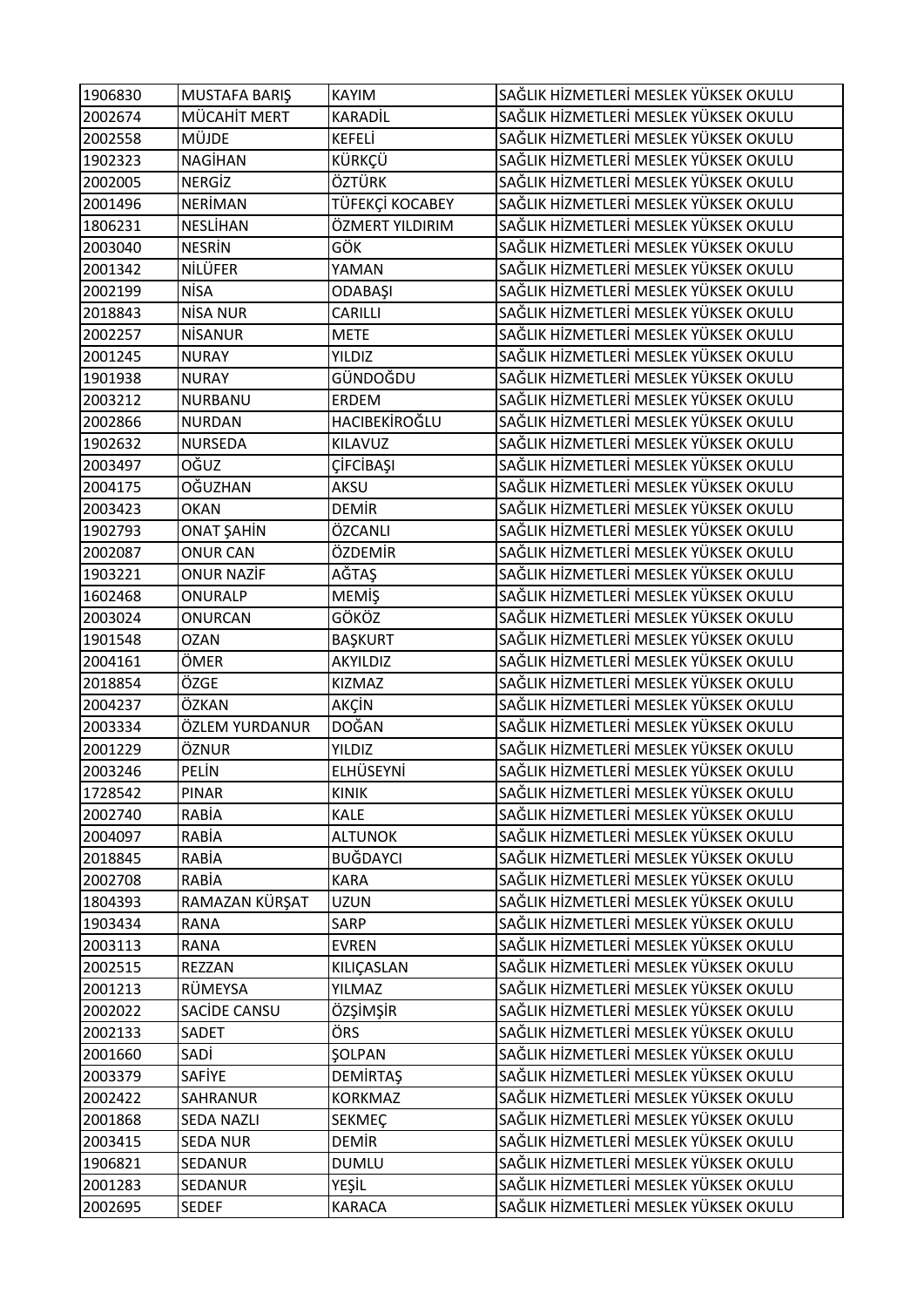| 2018855 | <b>SEHER</b>       | YALÇIN           | SAĞLIK HİZMETLERİ MESLEK YÜKSEK OKULU |
|---------|--------------------|------------------|---------------------------------------|
| 2002499 | SELAY              | <b>KIRDAR</b>    | SAĞLIK HİZMETLERİ MESLEK YÜKSEK OKULU |
| 2002917 | <b>SELEN</b>       | GÜNEYSU          | SAĞLIK HİZMETLERİ MESLEK YÜKSEK OKULU |
| 1902016 | SELENAY            | GÜRBÜZ           | SAĞLIK HİZMETLERİ MESLEK YÜKSEK OKULU |
| 1902902 | <b>SELİN</b>       | <b>IŞIK</b>      | SAĞLIK HİZMETLERİ MESLEK YÜKSEK OKULU |
| 2001828 | <b>SELIN</b>       | <b>SEZER</b>     | SAĞLIK HİZMETLERİ MESLEK YÜKSEK OKULU |
| 2002988 | <b>SELIN</b>       | GÜLDAN           | SAĞLIK HİZMETLERİ MESLEK YÜKSEK OKULU |
| 2003974 | <b>SELİN</b>       | <b>AYDIN</b>     | SAĞLIK HİZMETLERİ MESLEK YÜKSEK OKULU |
| 2001144 | <b>SELİNAY</b>     | YÜKSEL           | SAĞLIK HİZMETLERİ MESLEK YÜKSEK OKULU |
| 2017492 | SEMANUR            | ER               | SAĞLIK HİZMETLERİ MESLEK YÜKSEK OKULU |
| 2001578 | <b>SEMANUR</b>     | <b>TIRPAN</b>    | SAĞLIK HİZMETLERİ MESLEK YÜKSEK OKULU |
| 2003254 | <b>SEMANUR</b>     | EKSİLMEZ         | SAĞLIK HİZMETLERİ MESLEK YÜKSEK OKULU |
| 2002348 | SEMANUR            | KURTBAYRAM       | SAĞLIK HİZMETLERİ MESLEK YÜKSEK OKULU |
| 1902009 | SEMIH ERDEM        | <b>CELİKPALA</b> | SAĞLIK HİZMETLERİ MESLEK YÜKSEK OKULU |
| 2003579 | <b>SEMİNAY</b>     | ÇAMCI            | SAĞLIK HİZMETLERİ MESLEK YÜKSEK OKULU |
| 1904090 | <b>SENA</b>        | GÖZÜBÜYÜKOĞLU    | SAĞLIK HİZMETLERİ MESLEK YÜKSEK OKULU |
| 2001644 | <b>SENA</b>        | <b>TANIK</b>     | SAĞLIK HİZMETLERİ MESLEK YÜKSEK OKULU |
| 1902895 | <b>SENA NUR</b>    | ARSLAN           | SAĞLIK HİZMETLERİ MESLEK YÜKSEK OKULU |
| 2001716 | SENANUR            | ŞAŞMAZ           | SAĞLIK HİZMETLERİ MESLEK YÜKSEK OKULU |
| 2001650 | <b>SERHAT</b>      | TALAŞLI          | SAĞLIK HİZMETLERİ MESLEK YÜKSEK OKULU |
| 2002255 | SERHILDAN          | <b>METE</b>      | SAĞLIK HİZMETLERİ MESLEK YÜKSEK OKULU |
| 1903082 | <b>SERRA</b>       | ALTUNBAŞ         | SAĞLIK HİZMETLERİ MESLEK YÜKSEK OKULU |
| 2002363 | <b>SERRA</b>       | <b>KURNAZ</b>    | SAĞLIK HİZMETLERİ MESLEK YÜKSEK OKULU |
| 2001519 | <b>SERRA NUR</b>   | <b>TULUM</b>     | SAĞLIK HİZMETLERİ MESLEK YÜKSEK OKULU |
| 2002212 | <b>SEVDA</b>       | NİLİFIRKA        | SAĞLIK HİZMETLERİ MESLEK YÜKSEK OKULU |
| 2018838 | <b>SEVDE NUR</b>   | ÖZCAN            | SAĞLIK HİZMETLERİ MESLEK YÜKSEK OKULU |
| 2002334 | SEVGİ              | KUTLU            | SAĞLIK HİZMETLERİ MESLEK YÜKSEK OKULU |
| 2018867 | <b>SEVIM</b>       | <b>BALABAN</b>   | SAĞLIK HİZMETLERİ MESLEK YÜKSEK OKULU |
| 2018803 | SEVİM GİZEM        | <b>YONTAR</b>    | SAĞLIK HİZMETLERİ MESLEK YÜKSEK OKULU |
| 2002470 | <b>SEYDA</b>       | KOCADAĞ          | SAĞLIK HİZMETLERİ MESLEK YÜKSEK OKULU |
| 2004004 | <b>SILA SAADET</b> | ATEŞ             | SAĞLIK HİZMETLERİ MESLEK YÜKSEK OKULU |
| 2018798 | SİMGE              | <b>YEMELEK</b>   | SAĞLIK HİZMETLERİ MESLEK YÜKSEK OKULU |
| 2003524 | SİMGE              | ÇETİN            | SAĞLIK HİZMETLERİ MESLEK YÜKSEK OKULU |
| 2003266 | <b>SİNEM</b>       | <b>EJDER</b>     | SAĞLIK HİZMETLERİ MESLEK YÜKSEK OKULU |
| 2018783 | SİNEM              | <b>TARAKÇI</b>   | SAĞLIK HİZMETLERİ MESLEK YÜKSEK OKULU |
| 2018893 | SİNEM              | ÖZDEMİR          | SAĞLIK HİZMETLERİ MESLEK YÜKSEK OKULU |
| 2018851 | <b>SİNEM</b>       | ÜNAL             | SAĞLIK HİZMETLERİ MESLEK YÜKSEK OKULU |
| 2018816 | SONGÜL             | <b>KEZER</b>     | SAĞLIK HİZMETLERİ MESLEK YÜKSEK OKULU |
| 2018787 | SONGÜL             | <b>TOPAL</b>     | SAĞLIK HİZMETLERİ MESLEK YÜKSEK OKULU |
| 2018802 | SONGÜL             | <b>DEMIR</b>     | SAĞLIK HİZMETLERİ MESLEK YÜKSEK OKULU |
| 2004250 | <b>SUAT</b>        | <b>AKBULUT</b>   | SAĞLIK HİZMETLERİ MESLEK YÜKSEK OKULU |
| 1903374 | <b>SUDE</b>        | BAKİ             | SAĞLIK HİZMETLERİ MESLEK YÜKSEK OKULU |
| 2002639 | <b>SUDE</b>        | KARASAKAL        | SAĞLIK HİZMETLERİ MESLEK YÜKSEK OKULU |
| 1903862 | <b>SUDE</b>        | SÖNMEZ           | SAĞLIK HİZMETLERİ MESLEK YÜKSEK OKULU |
| 2002641 | <b>SUDE</b>        | KARAOSMANOĞLU    | SAĞLIK HİZMETLERİ MESLEK YÜKSEK OKULU |
| 2003975 | <b>SUDE</b>        | <b>AYDIN</b>     | SAĞLIK HİZMETLERİ MESLEK YÜKSEK OKULU |
| 2004225 | SUDENAZ            | AKDULUM          | SAĞLIK HİZMETLERİ MESLEK YÜKSEK OKULU |
| 2002495 | <b>SUDENUR</b>     | KIRIKOĞLU        | SAĞLIK HİZMETLERİ MESLEK YÜKSEK OKULU |
| 2002789 | <b>SUDENUR</b>     | <b>INCESU</b>    | SAĞLIK HİZMETLERİ MESLEK YÜKSEK OKULU |
| 2002680 | <b>SULTAN</b>      | <b>KARADEMİR</b> | SAĞLIK HİZMETLERİ MESLEK YÜKSEK OKULU |
| 2001622 | SÜEDANUR           | TAŞKIN           | SAĞLIK HİZMETLERİ MESLEK YÜKSEK OKULU |
| 2018848 | <b>SÜHEYLA</b>     | <b>BOZDUMAN</b>  | SAĞLIK HİZMETLERİ MESLEK YÜKSEK OKULU |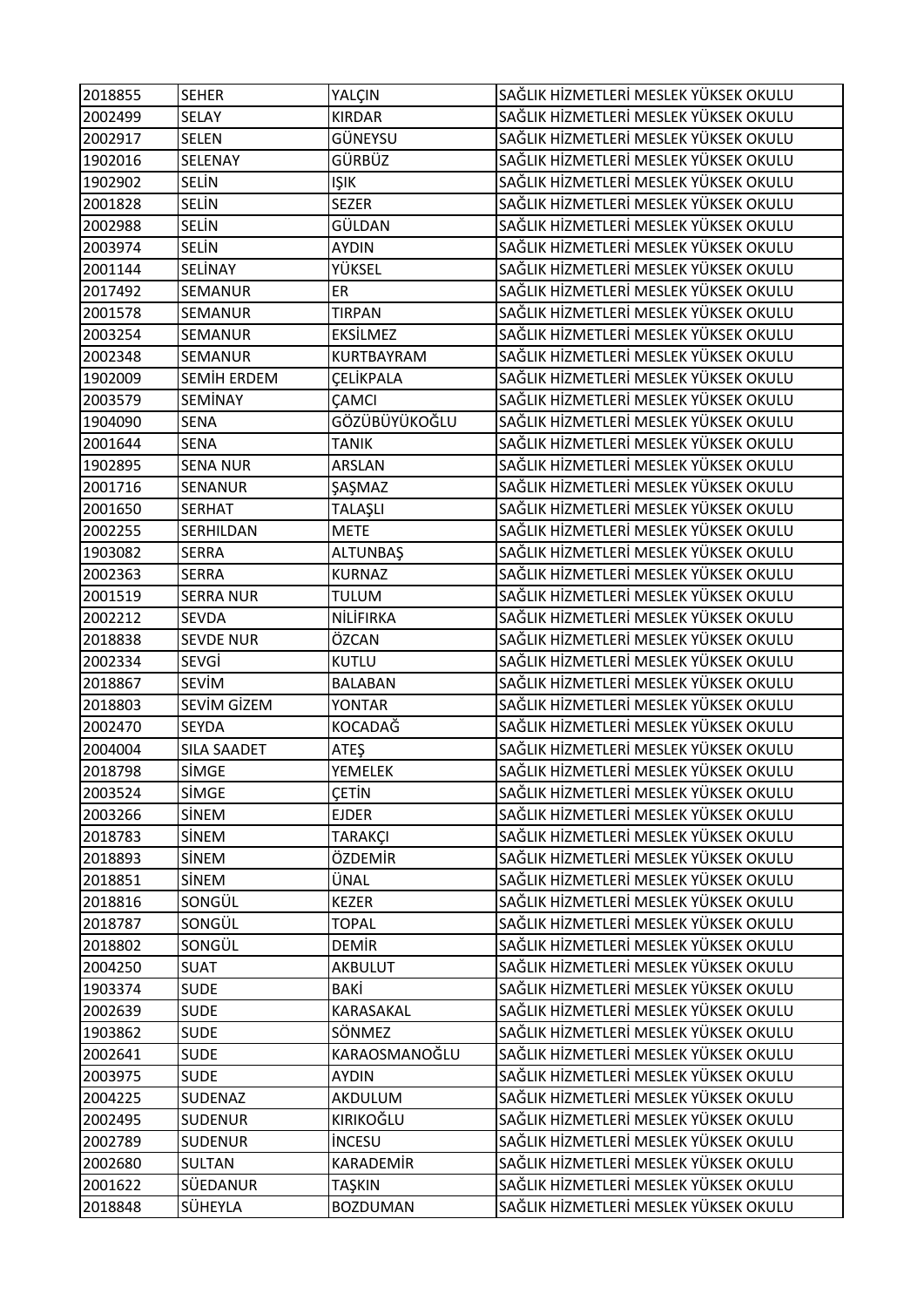| 2001182 | SÜLEYMAN EREN          | YILMAZ             | SAĞLIK HİZMETLERİ MESLEK YÜKSEK OKULU |
|---------|------------------------|--------------------|---------------------------------------|
| 2003284 | SÜMEYRA                | <b>DURSUN</b>      | SAĞLIK HİZMETLERİ MESLEK YÜKSEK OKULU |
| 2003496 | SÜMEYYENUR             | ÇİFÇİ              | SAĞLIK HİZMETLERİ MESLEK YÜKSEK OKULU |
| 2003155 | <b>ŞAFAK</b>           | EROĞLU             | SAĞLIK HİZMETLERİ MESLEK YÜKSEK OKULU |
| 2003437 | <b>ŞAFAK</b>           | <b>DEGER</b>       | SAĞLIK HİZMETLERİ MESLEK YÜKSEK OKULU |
| 2002311 | <b>ŞAFAK BERKAY</b>    | KÜLLÜ              | SAĞLIK HİZMETLERİ MESLEK YÜKSEK OKULU |
| 2003715 | <b>ŞEBNEM</b>          | BUĞDAYCI           | SAĞLIK HİZMETLERİ MESLEK YÜKSEK OKULU |
| 1902333 | <b>SEKÜRE</b>          | DOĞAN              | SAĞLIK HİZMETLERİ MESLEK YÜKSEK OKULU |
| 2002011 | <b>ŞEVVAL</b>          | ÖZTÜRK             | SAĞLIK HİZMETLERİ MESLEK YÜKSEK OKULU |
| 2002546 | <b>SEVVAL</b>          | KEMERBAŞ           | SAĞLIK HİZMETLERİ MESLEK YÜKSEK OKULU |
| 2003635 | <b>ŞEVVAL YONCA</b>    | COŞKUN             | SAĞLIK HİZMETLERİ MESLEK YÜKSEK OKULU |
| 2002577 | <b>ŞEYMA</b>           | <b>KAYAN</b>       | SAĞLIK HİZMETLERİ MESLEK YÜKSEK OKULU |
| 2001155 | <b>ŞEYMA</b>           | YÜCEL              | SAĞLIK HİZMETLERİ MESLEK YÜKSEK OKULU |
| 2004263 | <b>ŞEYMA NUR</b>       | AKAR               | SAĞLIK HİZMETLERİ MESLEK YÜKSEK OKULU |
| 2002629 | <b><i>ŞEYMANUR</i></b> | <b>KARGİN</b>      | SAĞLIK HİZMETLERİ MESLEK YÜKSEK OKULU |
| 2003927 | <b>SULE</b>            | <b>AYKURT</b>      | SAĞLIK HİZMETLERİ MESLEK YÜKSEK OKULU |
| 2003618 | <b>ŞULE</b>            | ÇAĞLAR             | SAĞLIK HİZMETLERİ MESLEK YÜKSEK OKULU |
| 2001231 | <b>ŞULE</b>            | <b>YILDIZ</b>      | SAĞLIK HİZMETLERİ MESLEK YÜKSEK OKULU |
| 2003368 | <b>TALHA</b>           | DERELİ             | SAĞLIK HİZMETLERİ MESLEK YÜKSEK OKULU |
| 1904965 | <b>TİNA</b>            | <b>TOMURCUK</b>    | SAĞLIK HİZMETLERİ MESLEK YÜKSEK OKULU |
| 2001767 | <b>TUANNA</b>          | SÜRÜCÜ             | SAĞLIK HİZMETLERİ MESLEK YÜKSEK OKULU |
| 2002760 | TUĞBA                  | KAÇARAN            | SAĞLIK HİZMETLERİ MESLEK YÜKSEK OKULU |
| 1903975 | <b>TUĞÇE</b>           | YANGINCI           | SAĞLIK HİZMETLERİ MESLEK YÜKSEK OKULU |
| 2001761 | TUĞÇE                  | ŞAHİN              | SAĞLIK HİZMETLERİ MESLEK YÜKSEK OKULU |
| 1903722 | TUĞÇE                  | ÇALIŞKAN           | SAĞLIK HİZMETLERİ MESLEK YÜKSEK OKULU |
| 1904266 | <b>TUNA HAN</b>        | <b>YILDIZ</b>      | SAĞLIK HİZMETLERİ MESLEK YÜKSEK OKULU |
| 2002699 | TUNAHAN                | KARABULUT          | SAĞLIK HİZMETLERİ MESLEK YÜKSEK OKULU |
| 2002647 | <b>TUNÇ</b>            | KARAMAN            | SAĞLIK HİZMETLERİ MESLEK YÜKSEK OKULU |
| 1903483 | <b>TURAN</b>           | ÖZEN               | SAĞLIK HİZMETLERİ MESLEK YÜKSEK OKULU |
| 1904186 | <b>TUTKU</b>           | ERDİNÇ             | SAĞLIK HİZMETLERİ MESLEK YÜKSEK OKULU |
| 2018857 | UFEYRA BETÜL           | <b>KONUK</b>       | SAĞLIK HİZMETLERİ MESLEK YÜKSEK OKULU |
| 2002181 | <b>UFUK ADAR</b>       | <b>OKTAY</b>       | SAĞLIK HİZMETLERİ MESLEK YÜKSEK OKULU |
| 1800317 | <b>UMMUGULSUM</b>      | <b>TASKAPAN</b>    | SAĞLIK HİZMETLERİ MESLEK YÜKSEK OKULU |
| 2001325 | <b>UMUT</b>            | YAŞAR              | SAĞLIK HİZMETLERİ MESLEK YÜKSEK OKULU |
| 2003505 | <b>UMUT</b>            | ÇIKIŞ              | SAĞLIK HİZMETLERİ MESLEK YÜKSEK OKULU |
| 2004039 | <b>UMUTCAN</b>         | ARSLANTEKE         | SAĞLIK HİZMETLERİ MESLEK YÜKSEK OKULU |
| 2004257 | ÜLKEM                  | AKAT               | SAĞLIK HİZMETLERİ MESLEK YÜKSEK OKULU |
| 1906804 | ÜLKÜ                   | <b>AKTAŞ BEZCİ</b> | SAĞLIK HİZMETLERİ MESLEK YÜKSEK OKULU |
| 2002754 | <b>VEDAT</b>           | KAHRAMAN           | SAĞLIK HİZMETLERİ MESLEK YÜKSEK OKULU |
| 2001326 | <b>VOLKAN</b>          | YAŞAR              | SAĞLIK HİZMETLERİ MESLEK YÜKSEK OKULU |
| 2002773 | YAĞIZHAN               | İŞLER              | SAĞLIK HİZMETLERİ MESLEK YÜKSEK OKULU |
| 2002041 | YAĞMUR                 | ÖZKAN              | SAĞLIK HİZMETLERİ MESLEK YÜKSEK OKULU |
| 2018835 | YAĞMUR                 | <b>IŞIK</b>        | SAĞLIK HİZMETLERİ MESLEK YÜKSEK OKULU |
| 2018908 | <b>YAREN</b>           | KAHRAMANOĞLU       | SAĞLIK HİZMETLERİ MESLEK YÜKSEK OKULU |
| 2004176 | YAREN                  | AKSU               | SAĞLIK HİZMETLERİ MESLEK YÜKSEK OKULU |
| 2003786 | YAREN GÜLSER           | <b>BİÇER</b>       | SAĞLIK HİZMETLERİ MESLEK YÜKSEK OKULU |
| 1903429 | YASEMİN                | <b>TARIM</b>       | SAĞLIK HİZMETLERİ MESLEK YÜKSEK OKULU |
| 2018823 | YASİN                  | <b>KAYA</b>        | SAĞLIK HİZMETLERİ MESLEK YÜKSEK OKULU |
| 2003644 | YASİN FURKAN           | CEYLAN             | SAĞLIK HİZMETLERİ MESLEK YÜKSEK OKULU |
| 1902334 | YASMİN                 | SÖZERİ             | SAĞLIK HİZMETLERİ MESLEK YÜKSEK OKULU |
| 2002110 | YAVUZ SELİM            | ÖZCAN              | SAĞLIK HİZMETLERİ MESLEK YÜKSEK OKULU |
| 2001386 | YELDA                  | ÜNVER              | SAĞLIK HİZMETLERİ MESLEK YÜKSEK OKULU |